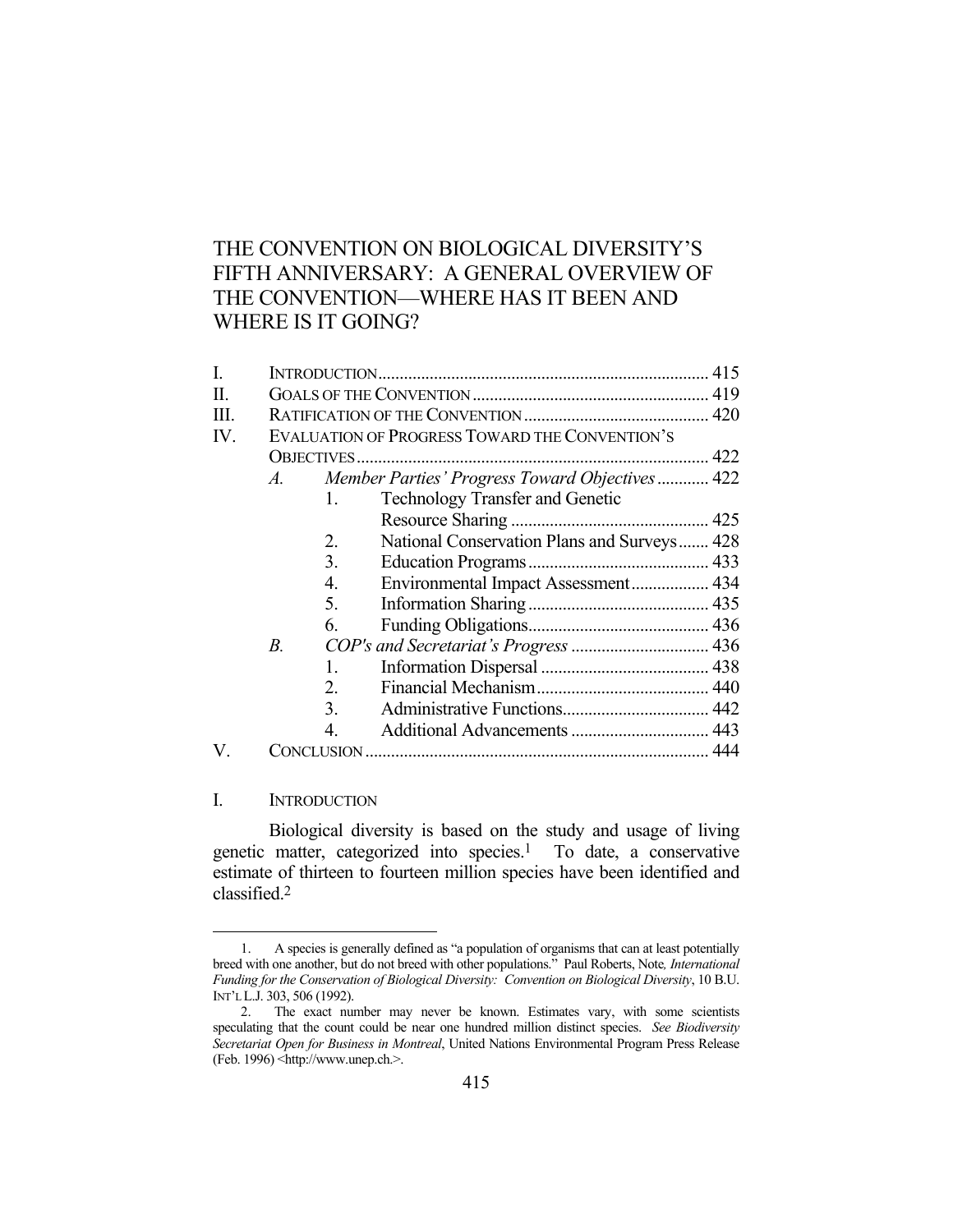Approximately 250,000 species have become extinct in the five years since the drafting of the Convention on Biological Diversity.3 This rate is approximately 1,000 to 10,000 times the rate of extinction estimated for the past  $65$  million years.<sup>4</sup> A study by the World Conservation Union (IUCN) listed 5,205 species currently at risk.5

 Extinction, the dying out of a species, has occurred since the birth of the first single-celled organism.6 Most scientists agree that, while extinction is a natural part of the earth's evolution, the increased rate of extinction in recent years is largely attributable to human causes.<sup>7</sup> Furthermore, without decisive action to arrest this rate of extinction, the earth will lose twenty percent of its living species by 2020, largely attributed to human activities.8

 In simple terms, biodiversity is commonly referred to as the "variety and variability of all species of plants, animals and microorganisms, and their ecosystems."9 The final draft of the Convention on Biological Diversity selected the following definition from among many offered: "'Biological diversity' means the variability among living organisms from all sources including, *inter alia*, terrestrial, marine and other aquatic ecosystems and the ecological complexes of which they are a part; this includes diversity within species, between

 <sup>3.</sup> This species loss estimate originates from scientists awarded the 1996 United Nations Sasakawa Environmental Prize. The 1996 Prize-winning researchers submitted projects on deforestation and biodepletion. These scientists estimated the annual extinction rate at 50,000 species. *See Environment Award Prize Winners Cite Massive Extinction, Urge Drastic Measures*, Int'l Envtl. Rep. (BNA) No. 5, at 5 190 (Mar. 6, 1996).

 <sup>4.</sup> *See id.*

 <sup>5.</sup> This total included 1096 threatened mammals (25% of the total mammal species cataloged), 1117 threatened bird species (11% of total), 253 threatened reptile species (20% of total), 124 threatened amphibian species (25% of total), and 734 threatened fish species (34% of total). *Group Warn Quarter of World Mammals Face Extinction*, JAPAN WEEKLY MONITOR, Oct. 7, 1996, *available in* LEXIS, World Library, Txtlne File.

 <sup>6.</sup> In their book, *The Sixth Extinction*, Richard Leakey and Robert Levin track the progression of the extinction cycle and explain commonly held theories on the five major extinction cycles in the earth's history. RICHARD LEAKEY & ROGER LEVIN, THE SIXTH EXTINCTION 46 (1995).

 <sup>7.</sup> Leakey and Levin's premise is that humans have brought about the beginning of the sixth extinction cycle through habitat destruction, over-exploitation, pollution and other causes. *See id.* at 233.

 <sup>8.</sup> *See Statement Before the Senate Foreign Relations Committee,* U.S. Dept. of State Dispatch, v. 5, no. 16 (April 18, 1994) (statement of Timothy Wirth, Under Secretary for Global Affairs, Statement before the Senate Foreign Relations Committee (Apr. 18, 1994), *available in* LEXIS, News Lib. ASAPII file [hereinafter Statement of Timothy Wirth].

 <sup>9.</sup> *The Convention on Biological Diversity: An Overview* (visited Dec. 1, 1996) <http://www.access.digex.net/~bionet/cbdoverv.html.>.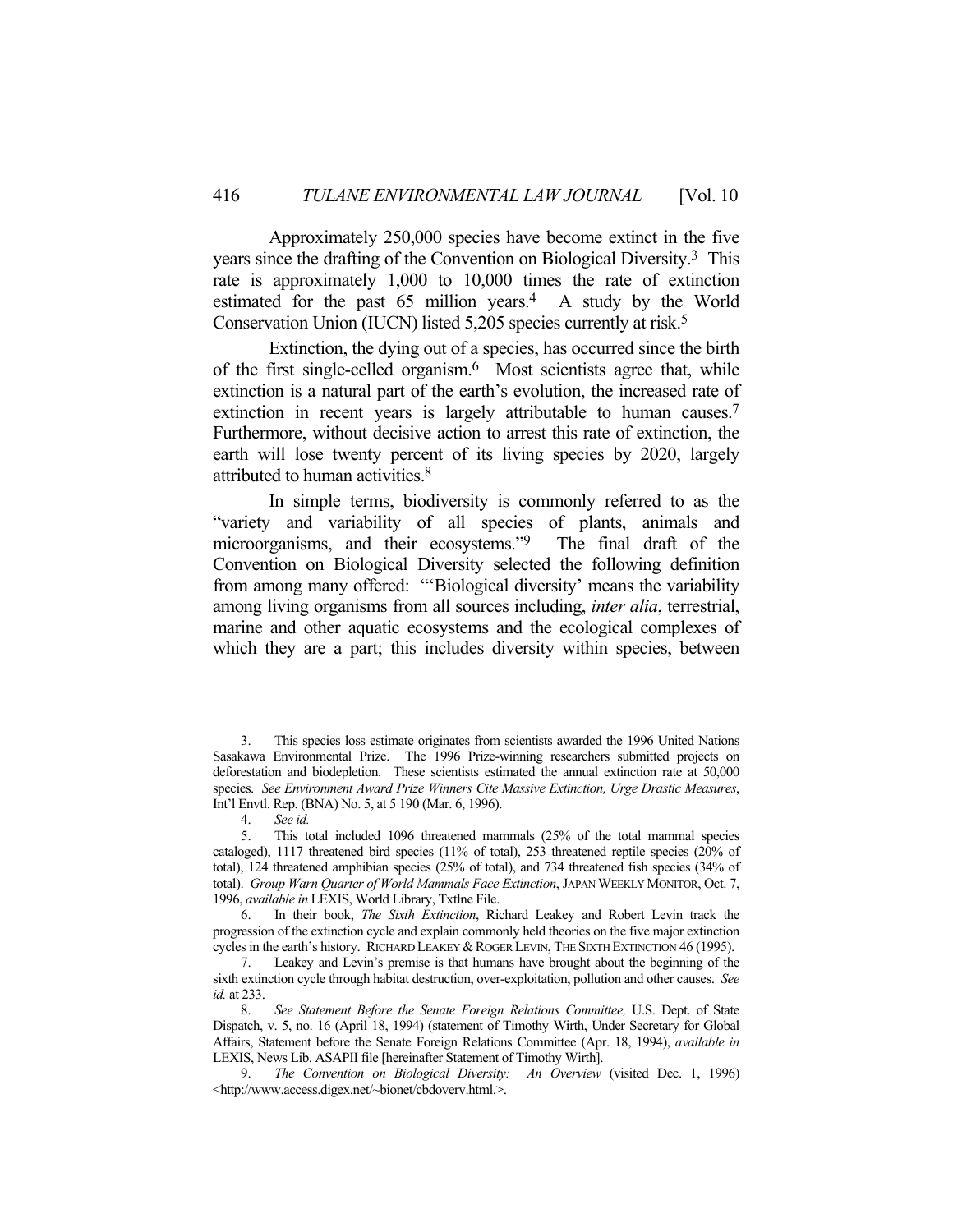species and of ecosystems."10 Biological diversity seeks to prevent the untimely demise of differentiated species.

 While states and nations often disagree on the method for protecting diversity, common goals have developed. These goals include accurately monitoring existing species, taking steps to protect those areas in danger from development, over-exploitation and other threats, and actively recovering populations nearing extinction. In addition to the individual species assessment and protection component of diversity conservation, nations also seek to develop methods of sharing the technology and data derived from biological research. Ecosystem management is now thought to be "the most effective way to conserve biological diversity."11

 Traditionally, northern and southern nations have disagreed on how to properly ensure that developing nations receive fair compensation for exportation of biological/genetic resources, while ensuring adequate intellectual property rights for the developers' research expenditures and innovative uses for the raw materials.12 Additionally, fair division of the financial responsibility for protection regimes is constantly divisive. This particular issue involves not only state parties, but nongovernmental organizations (NGOs) and political bodies as well. Ownership of, access to, and allocation of scarce resources under conservation supervision increases debate.13 Finally, threats posed by biologically and genetically engineered organisms to indigenous populations have organized many nations behind a banner calling for biosafety regulations.14

 <sup>10.</sup> Convention on Biological Diversity of the United Nations Conference on the Environment and Development, June 5, 1992, art. 2, U.N. Doc. DPI/1307, *reprinted in* 31 I.L.M. 818, *also available at* <http://www.unep.ch/bio/conv-e.html> [hereinafter Convention].

 <sup>11.</sup> Anthony D'Amato & Sudhir Chopra, *Whales: Their Emerging Right to Life,* 85 AM.J. INT'L L. 21 (1991), *reprinted in* INT'L ENVIRONMENTAL LAW ANTHOLOGY (Anthony D'Amato & Kirsten Engel eds., 1996).

<sup>12.</sup> *See* GARETH PORTER & JANET WELSH BROWN, THE ENVIRONMENT AND WORLD POLITICS 131 (1991).

 <sup>13.</sup> *See* Catherine Tinker, *The 'Rio' Environmental Treaties Colloquium: A 'New Breed' of Treaty: The United Nations Convention on Biological Diversity*, 13 PACE ENVTL. L. REV. 191 (1995) (providing an excellent identification of the implications of unresolved *ex situ* conservation collections and the Chernobyl effect on the *ex situ* collection in Kiev, Russia).

 <sup>14.</sup> Biosafety includes: labeling of genetically engineered items and the ethical and moral concerns of destroying lethal and dangerous strains of bacteria such as smallpox and polio. *See*  Carolyn Hong, *Need for Biosafety in Gene Technology,* NEW STRAITS TIMES,July, 28, 1996, at 16; *Guidelines on Genetically Modified Organisms,* NEW STRAITS TIMES, Jan. 29, 1997, at 2. The United Nations Environmental Programme has completed an online International Register on Biosafety at <http://irptc.unep.ch/biodiv/welcome.html>. *See First International Biosafety Register Launched on Internet by Global Firms, UNEP*, 19 Int'l Envtl. Rep. (BNA) no. 14, at 607 (July 10,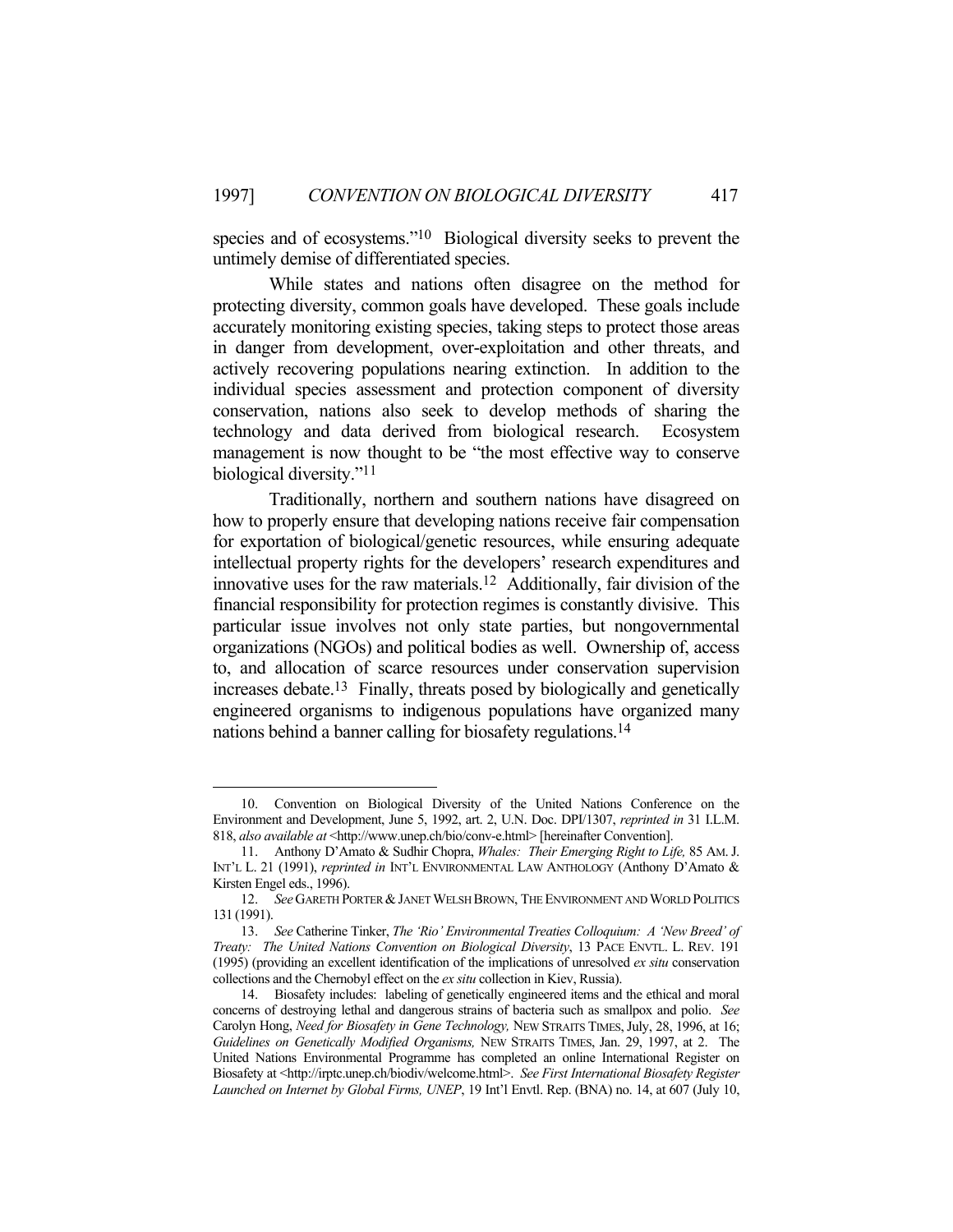The United Nations' initiative to deal with these areas of agreement and dissension culminated in the Convention on Biological Diversity (Convention).<sup>15</sup> The purpose of the Convention is to protect the planet's valuable biological heritage and ensure fair and equitable transfer of biological resources.16 Because 1997 is the five-year anniversary of the Convention on Biological Diversity, a general, comprehensive review of the document is appropriate. Such a review provides a perspective from which to alter or reinforce original assumptions on the validity and feasibility of such an ambitious undertaking. This review is especially crucial in light of the 1998 meeting of the Rio Declaration parties, the purpose of which is to assess the progress toward environmental goals and to modify agreements reached at the Rio Conference on the Environment of 1992.17

 Though the Convention is five years old and has garnered global support, significant obstacles to achievement of the broad directives remain, robbing the Convention of the success the signatory parties anticipated. During the past five years, however, administrative functions assigned by the Convention's leaders, such as reporting requirements, have increased, without commensurate achievements in the delicate tasks of obtaining funding commitments, and regulating intellectual property rights and technology transfers to developing nations. The spirit of the Convention suffers because countries focus their efforts on redefining traditional problems of biodiversity loss while holding fast to traditional views on difficult issues, rather than seeking creative solutions to problems previously defined *ad nauseum*.

 To understand the Convention's significance, it is necessary to understand the general principles of biological diversity, the history behind the Convention initiative and the compromises in the final Convention language. This Comment addresses the Convention's characterization of traditional biological conservation objectives and identifies pragmatic (and lethargic) attempts to satisfy these objectives. Part II covers the history and reasoning behind the Convention and provides a framework from which to undertake a detailed deconstruction of the Convention's objectives. Part II also outlines the goals of the

 <sup>1996).</sup> The Ad Hoc Expert Group on Biosafety is also scheduled to meet May 12-16 and October 13-17, and will likely meet in Montreal, Canada.

 <sup>15.</sup> Convention, *supra* note 10.

 <sup>16.</sup> *See* Convention, *supra* note 10, preamble.

 <sup>17.</sup> *See* Yvett Collymore, *Environment Groups Hope to Revive Earth Summit's Promises,*  IPS, Jan. 11, 1997, *available in* LEXIS, News Lib., Inpres File *See* Tinker, *supra* note 13, at 195. *See* Collymore, *supra* note 15.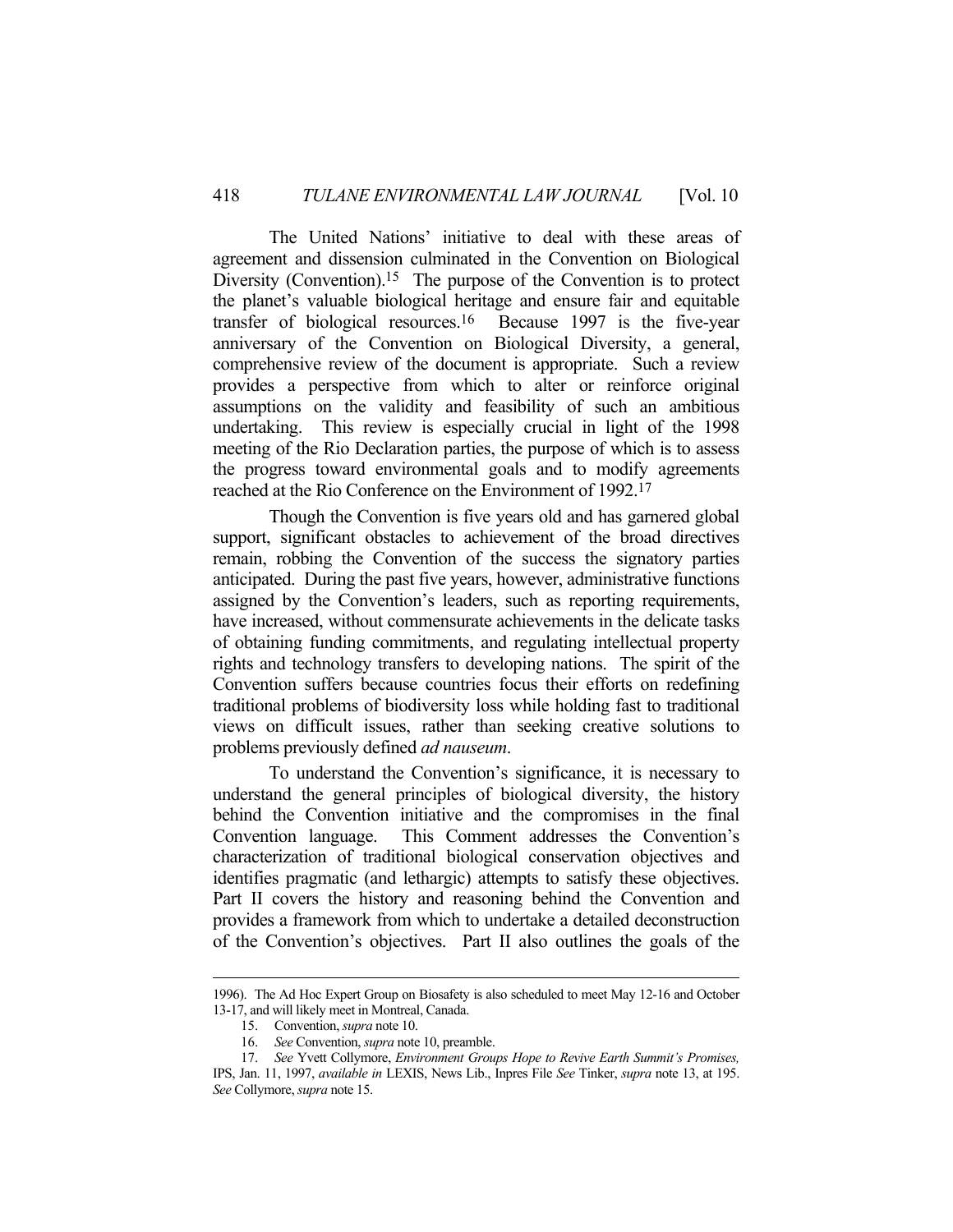Convention. Part III discusses the ratification process. Part IV explains the various parties' responsibilities under the convention. Part IV then critically assesses progress toward the responsibilities in the first five years and attempts to provide the reader with an understanding of the worth of the document as a whole. Additionally, Part IV briefly overviews the remaining objectives, identifying the areas lacking international consensus at even a basic level. A critical look at the success of the overall Convention in terms of other international agreements concludes the comment.

#### II. GOALS OF THE CONVENTION

 The Convention on Biological Diversity is the first international commitment to preserving the planet's biological structure.18 Like the other Conventions developed at the Rio Conference, the Biodiversity Convention is a comprehensive treatment of one distinct aspect of the larger global environmental problem.<sup>19</sup> The Convention seeks to preserve biological diversity by outlining common goals. These common goals then provide a framework for nations to use when negotiating trade and conservation agreements.

 The Convention consists of forty-two legally binding articles outlining a wide range of ecological issues. By organizing a comprehensive partnership agreement among all signatories, the Convention fosters cooperation in biological and genetic research while preserving the core research material from extinction. Sharing the results of cooperative research is one of the goals of the Convention.20

 For decades, developing countries have exported genetic and biological material.21 Industrialized nations, who could best discover the value of the natural materials, reaped benefits incommensurate with the scraps thrown to the countries of origin.<sup>22</sup> The Convention seeks to remedy that historical impropriety. Each signatory recognizes the traditional method of transfer as inadequate and pledges to use the means available to fairly and equitably maintain a balance with producing

 <sup>18.</sup> *See* Tinker, *supra* note 13, at 195.

 <sup>19.</sup> The other Conventions developed at the Rio Conference are the Convention on Sustainable Development, Convention on Climate Change and Desertification.

 <sup>20.</sup> Convention, *supra* note 10, art. 16.

 <sup>21.</sup> *See, e.g.*, William Schomberg, *Scientists Discuss Future of Brazil's Biodiversity,*  REUTERS NORTH AMERICAN WIRE, Jan. 7, 1997, *available in* LEXIS, News Lib., Txtnws File; Maria Isabel Garcia, *Biodiversity: Countries of South Negotiate at a Disadvantage,* IPS, Nov. 2, 1996, *available in* LEXIS, World Lib., Inpres File.

 <sup>22.</sup> *See* Schomberg, *supra* note 21.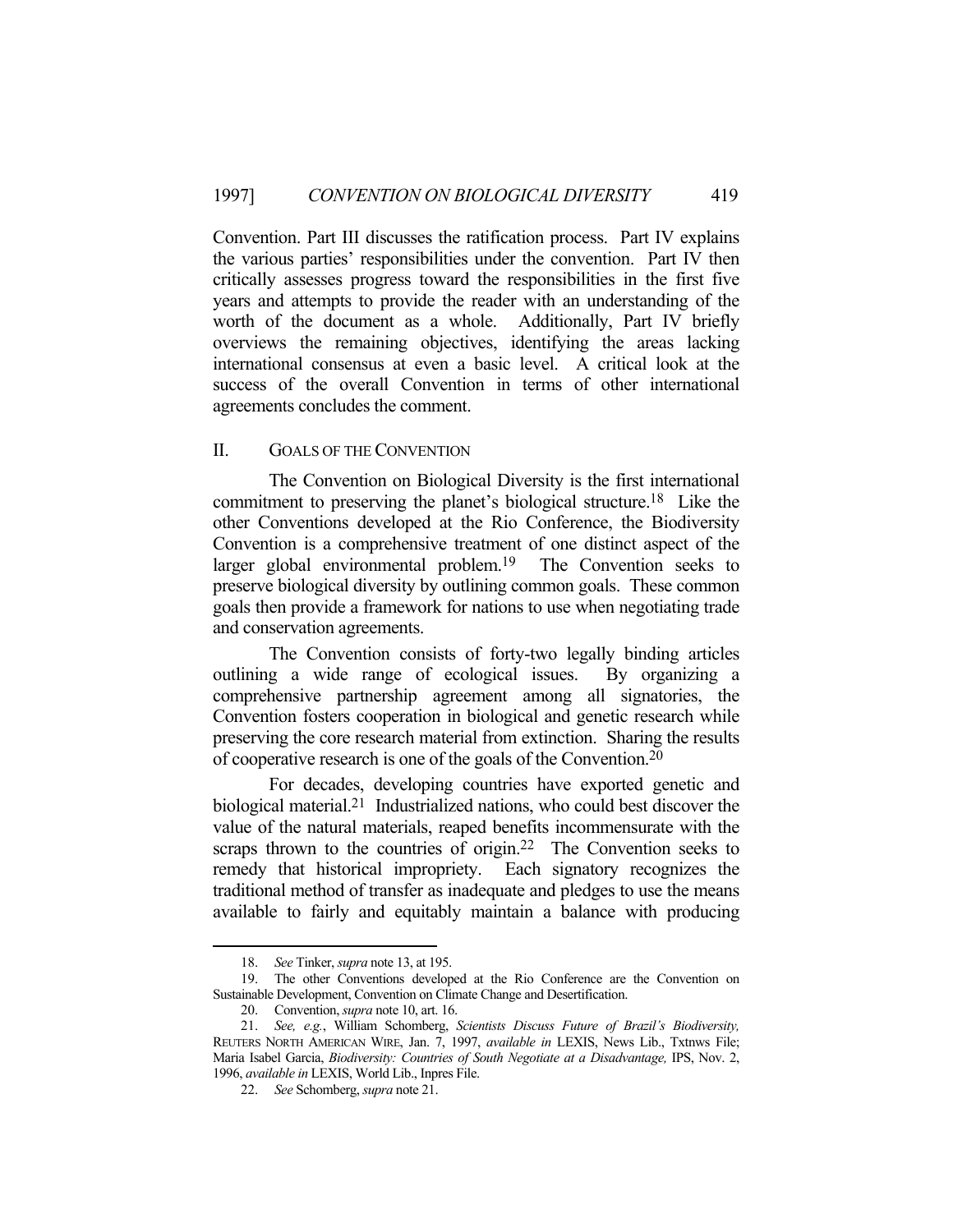countries in terms of technology transfer, sustainable exploitation and conservation.23 Each signatory also pledges to support the Convention and its protocols financially through the Global Environment Fund.24 Each of these aspects will be discussed in detail.

 The Convention divides the broad field of biological diversity into three basic objectives. First, the Convention seeks to promote conservation of biological diversity.25 The Convention promotes both *in situ* and *ex situ* programs.26 Second, the parties commit to sustainable use of biological components.27 In order to reach a broader consensus, the Convention recognizes the need for commercial development, but strives to achieve a balanced goal of sustainable use. Both conservation and economics are motivations for the sustainable use of resources. Countries can realize this goal through implementation of national conservation plans such as the national refuges and wilderness areas here in the United States. Third, signatory nations commit to fair and equitable sharing of the benefits arising out of the utilization of genetic resources.28 DNA, and the chromosomes and genes constituting it, is the common denominator of biological diversity. The focus on integration with developing countries (who control access to the vast majority of species) encourages the creation of joint ventures, enabling fair sharing of the benefits and results of biological research and engineering. Countries who have signed and ratified the Convention have used these three principles when developing their national programs.29 In a subsequent section, a review of some of the programs developed within the Convention framework illuminates these concepts.

#### III. RATIFICATION OF THE CONVENTION

 During the time the Convention was open for signature, over 150 nations affixed their approval to the document either at the 1992 Earth Summit in Rio de Janeiro, Brazil, or at the United Nations Headquarters

 <sup>23.</sup> Convention, *supra* note 10, Preamble.

 <sup>24.</sup> *See id*. art. 20.

 <sup>25.</sup> *See id.* art. 1.

 <sup>26.</sup> *See id.* art. 2.

 <sup>27.</sup> *See id*. art. 1. Sustainable use is the level of use which maximizes the benefits of the resource without depleting the population required to replenish the stock for consistent future use.

 <sup>28.</sup> *See id*.

 <sup>29.</sup> *See infra* Part III.A.; *see also* Convention, *supra* note 10, art. 18; *Decision III/16: Ways to Promote and Facilitate Access to and Transfer and Development of Technology, as Envisaged in Articles 16 and 18 of the Convention,* Conference of the Parties to the Convention on Biological Diversity, 3d mtg., UNEP/CBD/COP/3/38 (1996), *also available at* <http://www.iisd.ca/linkages/ biodiv/cop3/cop30016.htm>.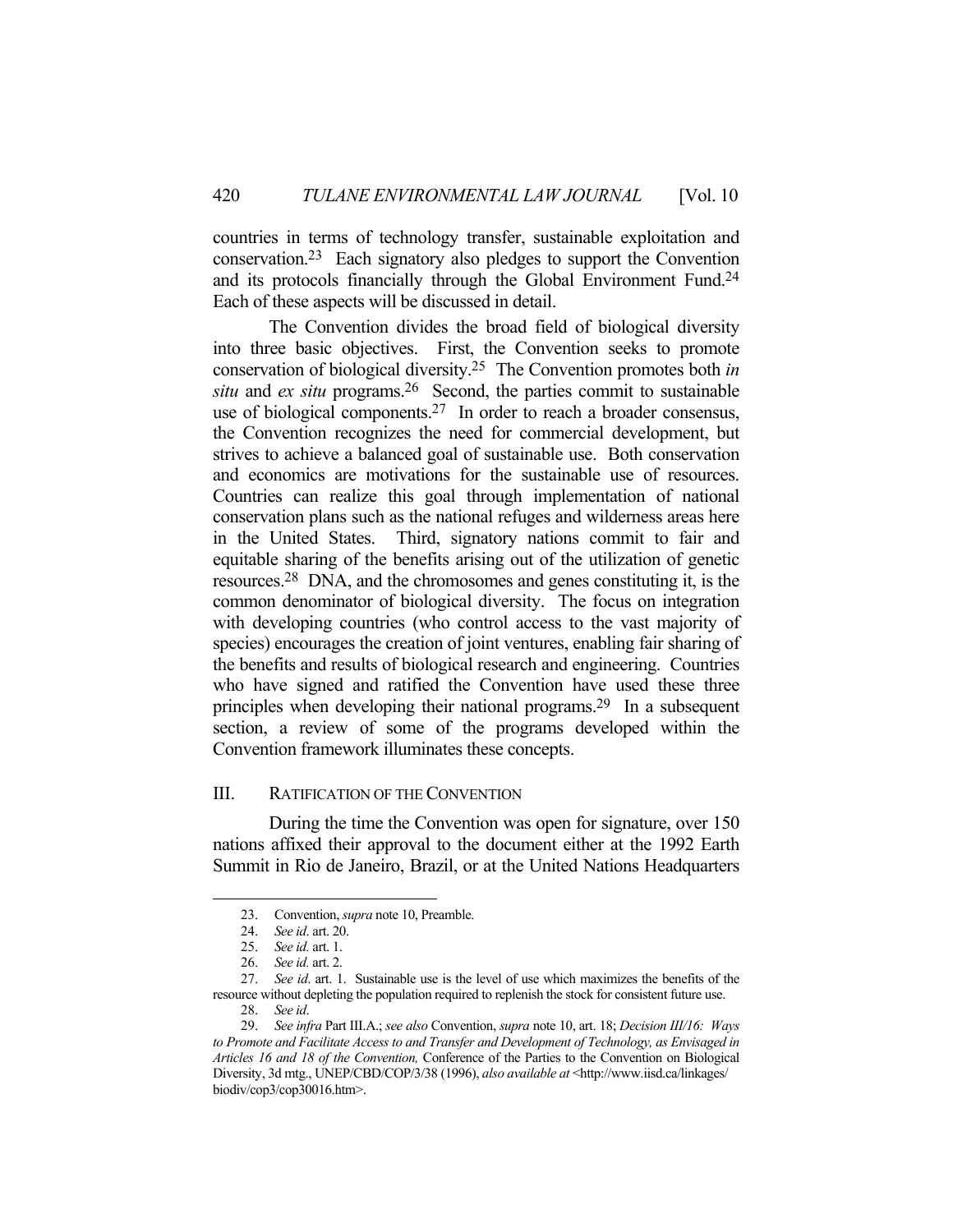in New York.30 The treaty entered into effect in December 1993, 90 days after the deposit of the ratification of the thirtieth state, Mongolia.31 As of August 1, 1996, the Convention touts an impressive 149 members, four additional states who have accepted the treaty but not ratified it, and four entities who have approved the treaty (three states and the European Union).32

 The impressive list of signatories is overshadowed, however, by the fact that the Western nonsignatory nations (Belgium, Iceland and the United States) possess tremendous power that could cripple the Convention's effectiveness.33 The United States listed its principle reasons for rejecting the treaty as dissatisfaction with intellectual property rights (IPR) negotiations, funding commitments and biotechnology transfer terms.34 With regard to IPR, the U.S. position was (and still is) that an international agreement which uses IPR as a constraint on trade and information transfer instead of a prerequisite to negotiations is unacceptable.35 Additionally, with regard to the funding role of the Global Environment Facility, the United States saw the final mechanism as different from the role established in preliminary negotiations.36 Lastly, without further explanation, a spokesman for the United States

 <sup>30.</sup> *See* Convention, *supra* note 10, art. 33. The ratification notices were then transmitted back to a formal ratification depository administered by the Convention Secretariat. *See id.* art. 34. With nearly three-fourths of the world's nations signing the Convention, it was well on its way to international recognition. *See Recent Actions Regarding Treaties to Which the United States is not a Party*, 31 I.L.M. 1004 (1992). Each individual state or regional organization then followed its own domestic policy for treaty ratification. In the United States, ratification occurs when the President sends a signed treaty to the Senate for confirmation. The treaty then becomes a part of United States law. President Bush refused to sign the document at the Rio Summit. President Clinton signed the agreement and presented it to the Senate which has refused to ratify it.

 <sup>31.</sup> *See* David Scalise, *International Intellectual Property Protections for Living Matter: Biotechnology, Multinational Conventions and the Exception for Agriculture*, 27 CASE W. RES. J. INT'L L. 83, 110 (1995).

 <sup>32.</sup> The list of signatory nations is available from the Convention Clearinghouse on their World Wide Web site. *Convention Clearing House* (visited Mar. 18, 1997) <http://www.unep.ch/biodiv>. Of the 45 nonsignatories, nine are former Soviet or Yugoslavian republics, ten are African states, eight are small island nations or micro-states, nine are middle eastern oil exporting countries and four are Southeast Asian nations. This breakdown of countries originates from a comparison of nations in the signatory list on file with the Convention Clearinghouse and with the listing of the world's countries available in the 1996 World Almanac. Small island nations and micro-states are defined as nations with less than 3500 square miles of land mass.

 <sup>33.</sup> *See id.*

 <sup>34.</sup> *See* Statement of Timothy Wirth, *supra* note 8.

 <sup>35.</sup> *See id.*

 <sup>36.</sup> *See id.*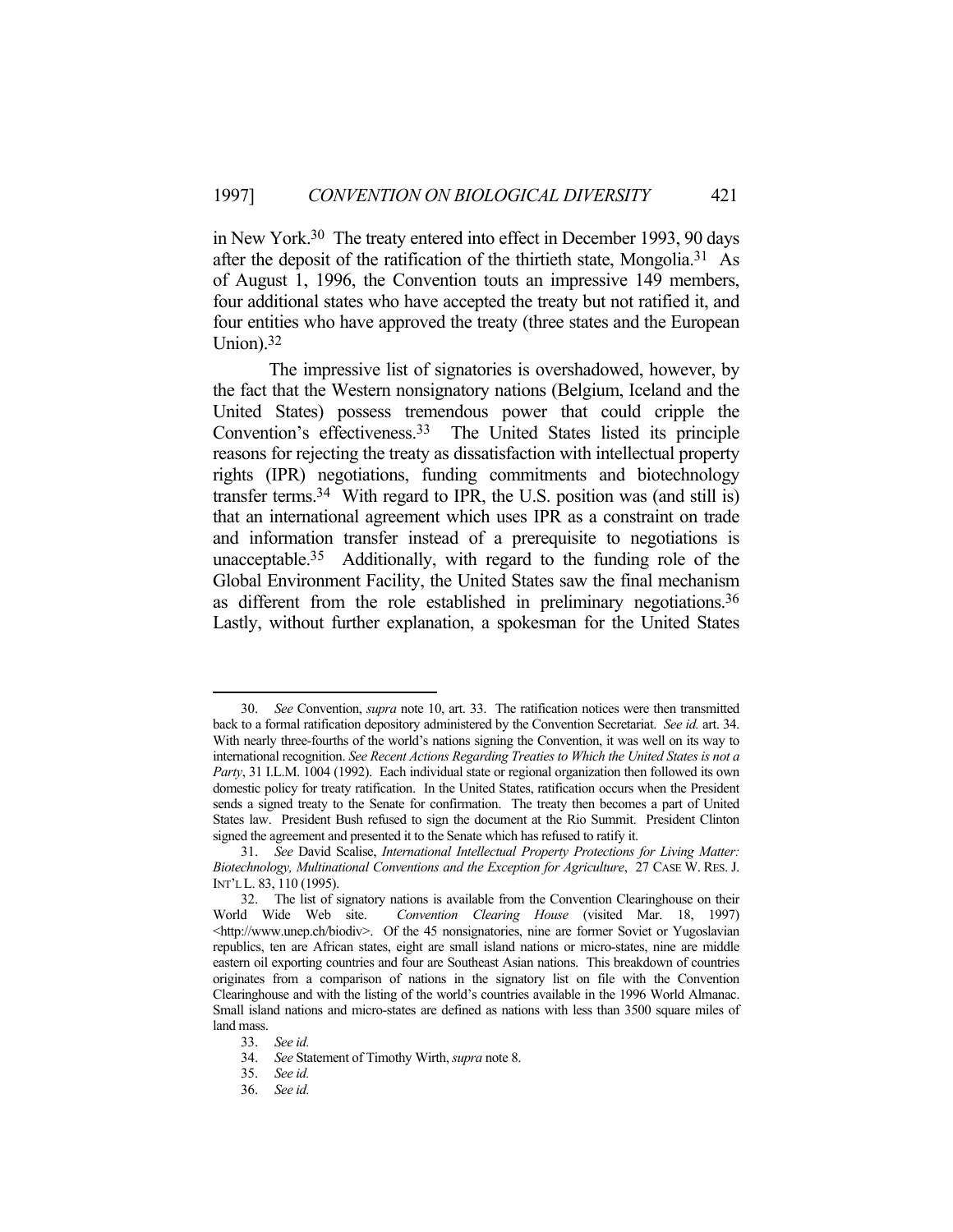stated, "The convention does not treat biotechnology and biosafety appropriately."37

# IV. EVALUATION OF PROGRESS TOWARD THE CONVENTION'S **OBJECTIVES**

 The forty-two sections of the Convention outline responsibilities and duties for three main groups: Contracting Parties, the Conference of the Parties (COP), and the Secretariat. In addition, the main body of the Convention outlines general goals and objectives for subsidiary bodies.<sup>38</sup> While many sections limit enforceability by including the language, "as far as possible and as appropriate,"39 several important sections clearly mandate action from nations or their sub-divisions, or the governing body of the Convention.

 While significant obstacles to achievement of its broad directives remain, the overall success or failure of the Convention will remain somewhat unclear until the member parties submit their first comprehensive national reports, due at the fourth meeting of the COP in October of 1997.40 Many member parties have already taken steps to develop new plans or adapt ongoing implementation plans to accurately assess, catalog and preserve biodiversity. To effectively evaluate the Convention's impact, one must look at the progress of the three bodies listed above—the individual member nations, the COP as a whole, and the Secretariat. This section explores the assignment of the main Convention objectives between the two main implementing bodies and critically examines the measures enacted to reach those objectives. Since the Secretariat takes its direction from, and functions as the enabling body of, the COP, Secretariat functions will be included in the discussion of the COP.

## *A. Member Parties' Progress Toward Objectives*

 A Party to the Convention (contracting party) is a state who has forwarded its statement of ratification to the Convention depository.41 Because countries are the basic building blocks of the Convention and have the most control over the biological resources within their borders, a

 <sup>37.</sup> *See id.*

 <sup>38.</sup> *See* Convention, *supra* note 10, art 25.

 <sup>39.</sup> *See id.* arts. 7-10, 14, 20.

 <sup>40.</sup> *See UNEP/GEF Launches Project On National Biodiversity Strategies and Action Plans* (visited Feb. 3, 1997) <http://www.unep.ch/bio/nbsap.html>.

 <sup>41.</sup> *See* Convention, *supra* note 10, art. 34.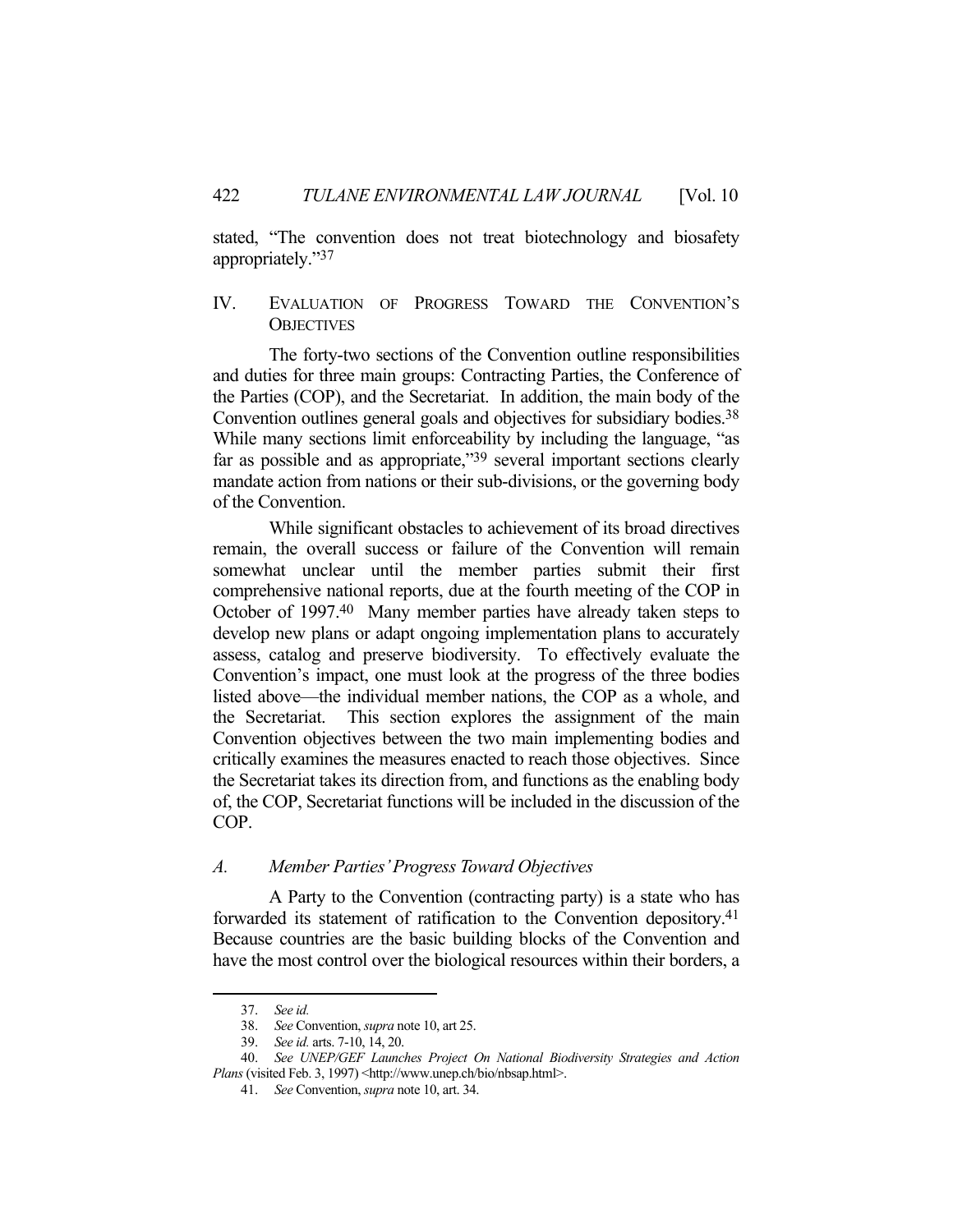country's efforts are largely focused on legislation and program development. Directives to nation parties include development of the programs described below.

 The Convention parties recognized, in Article 13, the need to educate the public on the needs of ecosystems to support diversity and mandated the development of educational programs.42 The Convention requires each nation to develop a national action plan to conserve biodiversity and incorporate biodiversity conservation into other relevant national programs.43 Educational and scientific training programs concentrating on biological studies are emphasized.44 The Convention encourages research that is compatible with the overall goal of sustained biological diversity and recovery in damaged regions.<sup>45</sup> The signatories' responsibilities include taking advantage of media and formal educational programs in order to spread the message that conservation of biodiversity is vital.46 The Convention also recognized the burden such educational mandates would have on developing countries and added a special clause to the beginning of Article 12 stating that contracting parties must take the special status of developing nations into account when implementing research and training programs.47

 In addition to developing specific programs, the Convention directs states to develop and propose novel solutions to traditionally divisive issues.48 The following directives are areas where no consensus currently exists, preventing wide ranging cooperative conservation efforts. Contracting parties are encouraged to find ways to open up access to genetic resources, subject to informed consent.49 Additionally, the country providing the genetic resources is entitled to participate in the research, with the involved parties sharing any benefits fairly and equitably.50

 Not only are the parties directed to open up access to genetic resources, the parties must also share that information.<sup>51</sup> Such

 <sup>42.</sup> *See id.* art. 13.

 <sup>43.</sup> *See id.* art. 6.

 <sup>44.</sup> *See id.* art. 12.

 <sup>45.</sup> *See id.*

 <sup>46.</sup> *See id*. art. 13.

 <sup>47.</sup> *See id.* art. 12.

 <sup>48.</sup> *See id.* art. 15 (Access to Genetic Resources), art. 16 (Access to and Transfer of Technology), art. 17 (Exchange of Information), art. 18 (Technical and Scientific Cooperation), and art. 19 (Handling of Biotechnology and Distribution of its Benefits).

 <sup>49.</sup> *See id.* art. 15.

 <sup>50.</sup> *See id.* art. 16.

 <sup>51.</sup> *See id.* art. 15.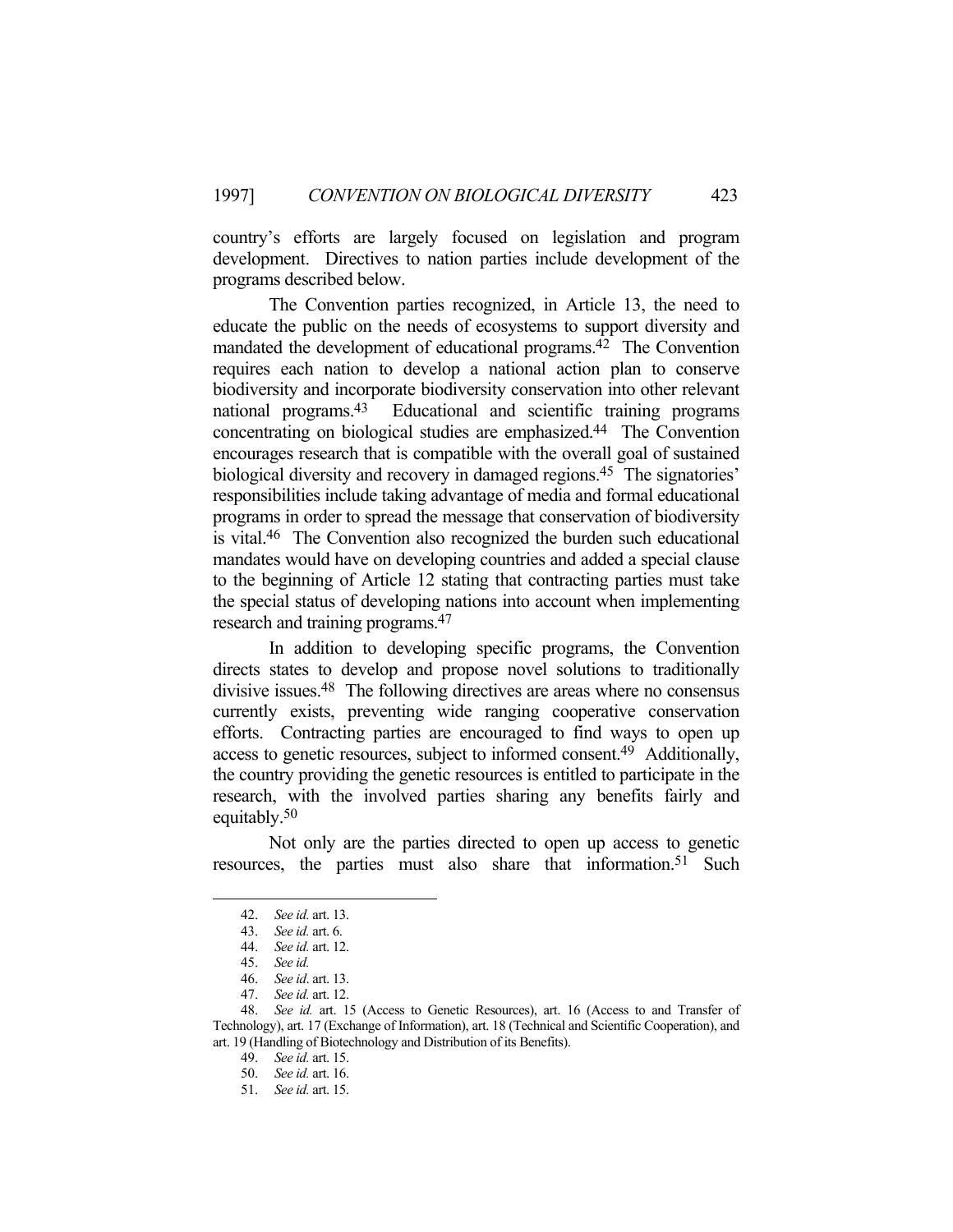information transfers must be made to developing nations on "most favorable" terms.<sup>52</sup> The text of Article 16 states that the intellectual property laws of developed countries should not hamper or limit the goals of the Convention, but that where patents or other similar regimes are in place, the property rights attached should be respected.53 In addition, each party to the Convention must take legislative, administrative, and/or policy measures to ensure that the private sector cooperates in the transfer to both developing governments and private sector entities in developing nations.54

 The Convention contains a clear directive that information on sustainable use in biodiversity shall be shared among the parties, taking into account the special needs of less developed countries.55 However, this directive is limited by the ability of parties to fulfill their obligation to share results while claiming that repatriation of the information is not "feasible."56 In addition, national policies are urged as the method of ensuring proper joint efforts between signatory parties.<sup>57</sup> Such efforts include developing national capabilities through human resource development and institutional growth.58

 Article 20 provides a mechanism for funding the Convention's endeavors.59 Each party is to provide financial support according to its available resources and commensurate with the national objectives undertaken to meet the Convention's directives. $60$  Developed countries are expected to contribute additional funding to compensate for programs needed to aid developing countries.<sup>61</sup> The exact interpretation of the amounts remains with the parties, subject to changes made by the body of ratifying nations as a whole, discussed in the following section.

 In addition to transferring the actual resources, the parties to the Convention must find ways to finance the workings of the Convention infrastructure, including grants to developing nations for technology transfer programs, such as those outlined above.

 <sup>52.</sup> *See id.* art. 16.

 <sup>53.</sup> *See id*.

 <sup>54.</sup> *See id.*

 <sup>55.</sup> *See id.* art. 17.

 <sup>56.</sup> An example of information repatriation would be the return of research results from pharmocological research projects using indigenous methods, techniques, information, or genetic resources from a biodiverse region such as the Amazon rainforest. *See id.* art. 17, para. 2.

 <sup>57.</sup> *See id.* art 18.

 <sup>58.</sup> *See id.*

 <sup>59.</sup> *See id.* art. 20.

 <sup>60.</sup> *See id.*

 <sup>61.</sup> *See id.*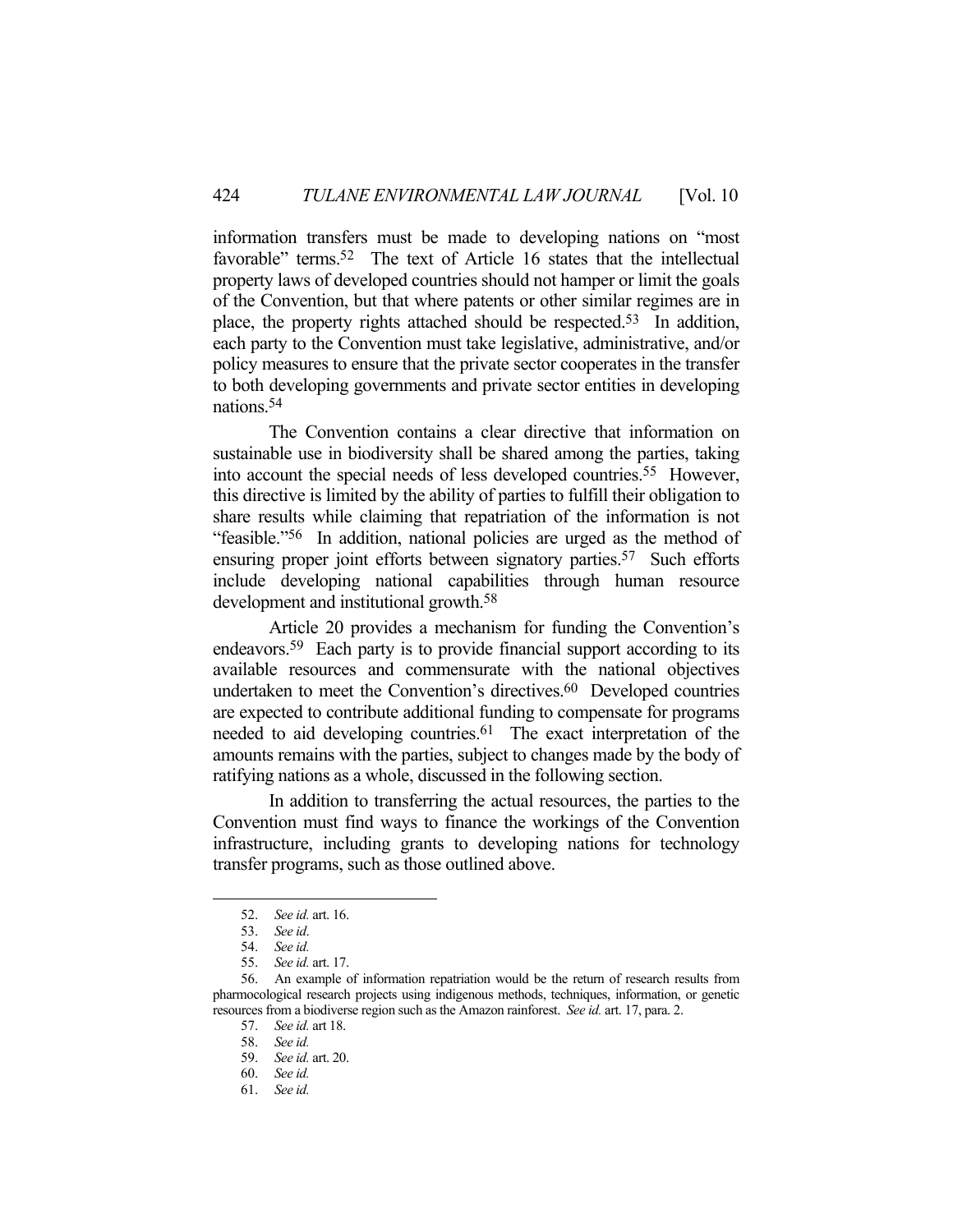Besides addressing general directives, such as cooperation with other states on biodiversity issues,62 each member party is responsible for completing multiple specific program objectives within a prescribed time-frame.63 Parties have made progress in many of the outlined areas, including developing national conservation plans and sustainable use plans64 for domestic territories through the use of both *in situ65* and *ex situ* conservation programs.*66* Other areas where parties have made progress toward directives include developing educational programs, organizing a process for environmental impact assessment, implementing technology and genetic resource sharing procedures, sharing information and fulfilling funding obligations under the Convention.67 The examples discussed below illustrate the parties' progress in meeting Convention objectives.

## 1. Technology Transfer and Genetic Resource Sharing

 Although the Convention outlines provisions for the transfer of technology, the terms of such agreements are left to the countries engaging in such transfers.68 Thus, one of the hottest debates along the North/South development line is the degree of access to biological resources and the terms under which access will occur. The debate divides countries engaged in technological advancements on one side and countries possessing the world's genetic storehouses on the other.<sup>69</sup> Without stronger enforcement by the providing countries and greater flexibility on the part of importing countries, few protection schemes will survive.

 <sup>62.</sup> *See id.* art. 17.

 <sup>63.</sup> *See id.* arts. 6-9, 12, 19, 20.

 <sup>64.</sup> *See id.* art. 6.

 <sup>65.</sup> *See id.* art. 8.

 <sup>66.</sup> *See id.* art. 9.

 <sup>67.</sup> *See id.* arts. 6, 14, 16, 17, 20.

 <sup>68.</sup> *See id.* art. 15.

 <sup>69.</sup> An online search on biological and genetic trade yields new articles every week from around the world. For examples of countries actively engaged in the debate over fair access, *see Environment: Medicinal Plants Under Threat*, IPS, May 29, 1996, *available in* LEXIS, World Lib., Txtnws File; *Countries Mull Over Who Owns Future Cure for Cancer*, REUTERS EUROPEAN BUSINESS REPORT, Oct. 10, 1996, *available in* LEXIS, News Lib., Txtnws File; Curtis Horton, *Protecting Biodiversity and Cultural Diversity under Intellectual Property Law: Toward a New International System,* 10 J. ENVTL. L. & LITIG. 1 (1995); Klaus Bosselmann*, Focus: Plants and*  Politics: The International Legal Regime Concerning Biotechnology and Biodiversity, 7 COLO J. INT'L ENVTL. L. & POL'Y 111 (1996); Erin B. Newman, Note and Comment, *Earth's Vanishing Medicine Cabinet: Rain Forest Destruction and Its Impact on the Pharmaceutical Industry*, 20 AM.J.L. AND MED. 479 (1994).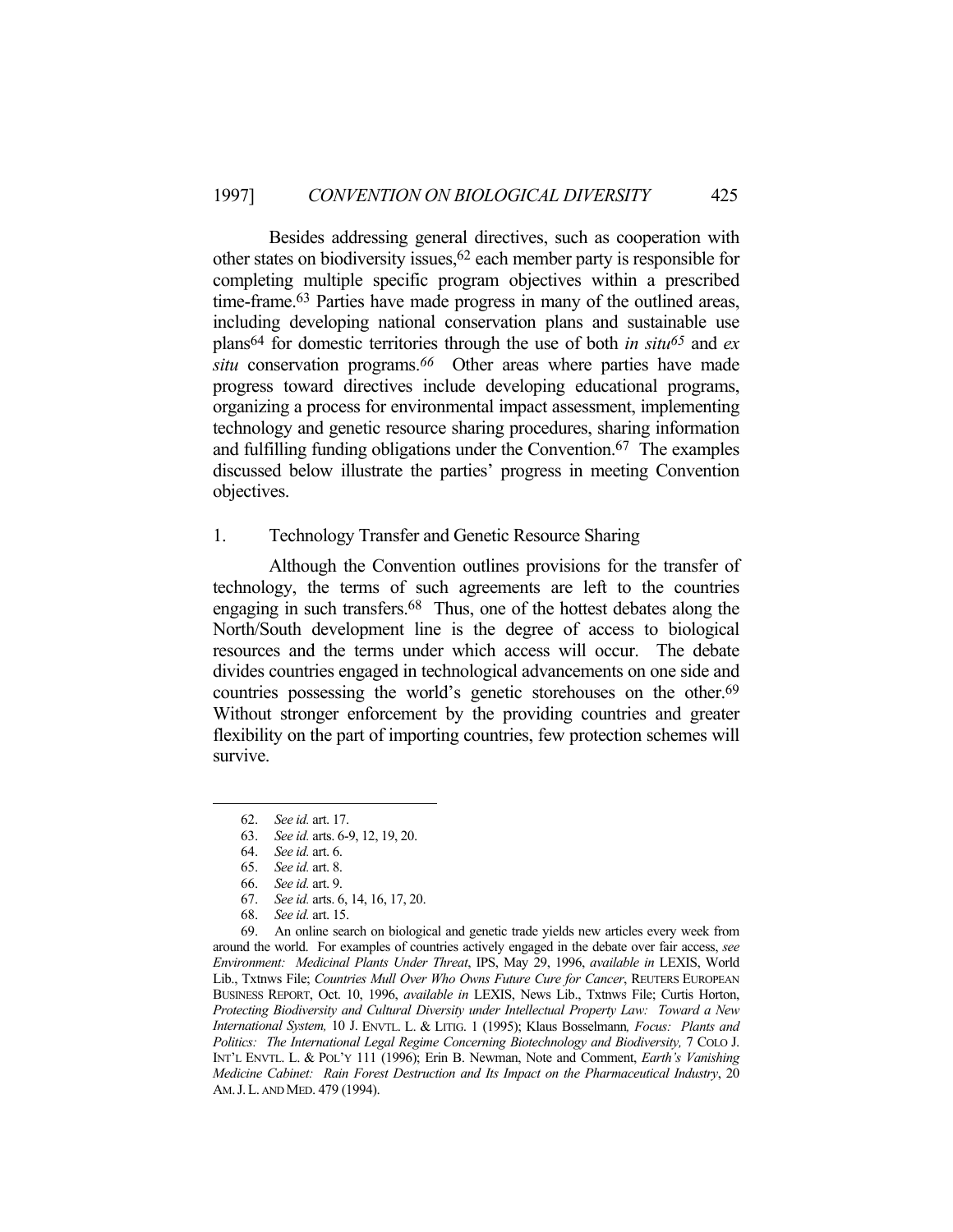Many examples of technological and biological resource transfer can be found in the rich diversity resources of the Amazon rainforest. For example, an early documented case of non-equitable biological transfer appeared in the nineteenth century. Seeds from the Amazon rubber tree, a genetic resource of Brazil, were exported to Asia to develop cheap rubber tree farms. The commercial rubber production destroyed the South American market.<sup>70</sup> Later, curare, a biological derivative from the poisonous plant syrup used to tip Amazon Indian hunters' spears was refined into a muscle relaxant for use in surgery.71 Current studies are underway exploring the feasibility of refining the paralyzing venom of a native Amazonian spider in order to slow the atrophy of brain disorders such as Alzheimer's.<sup>72</sup> Each of these examples involved export of a genetic, biological element for research and development of a (profitable) product in a country other than the item's country of origin—with terms less than favorable to the exporting country.

 Under the Convention requirements, studies of indigenous practices and knowledge must be conducted with regard to fair payment to and participation of both the resource country and the indigenous source of the product.<sup>73</sup> Many industrialized nations feel this requirement is diametrically opposed to existing property rights regimes.

 Nations themselves are negotiating bilateral agreements to protect their respective property interests in genetic resources and create legally enforceable rights. For example, in 1996, the nations of the Andean Pact<sup>74</sup> adopted a Common Regime on Access to Genetic Resources, which outlines processes for negotiating genetic access agreements between member countries.75

 Additionally, several countries have negotiated cooperative research programs with private parties to exploit their national genetic resources, while cooperatively ensuring adequate property rights in both the host country's raw material and the research partner's applied science expertise. An example of a cooperative effort is the Merck-INBio Trade agreement between the Merck Pharmaceutical Company (Merck) and the

 <sup>70.</sup> *See Scientists Discuss Future of Brazil's Biodiversity*, REUTERS NORTH AMERICAN WIRE January 7, 1997, *available in* LEXIS, News Lib., Txtnws File.

 <sup>71.</sup> *See id.*

 <sup>72.</sup> *See id.*

 <sup>73.</sup> *See* Convention, *supra* note 10, arts. 15, 16.

 <sup>74.</sup> The countries of Bolivia, Columbia, Ecuador, Peru, and Venezuela comprise the Andean Pact.

 <sup>75.</sup> *See Biodiversity: Countries of South Negotiate at a Disadvantage*, IPS, Nov. 2, 1996, *available in* LEXIS, World Lib., Inpres File.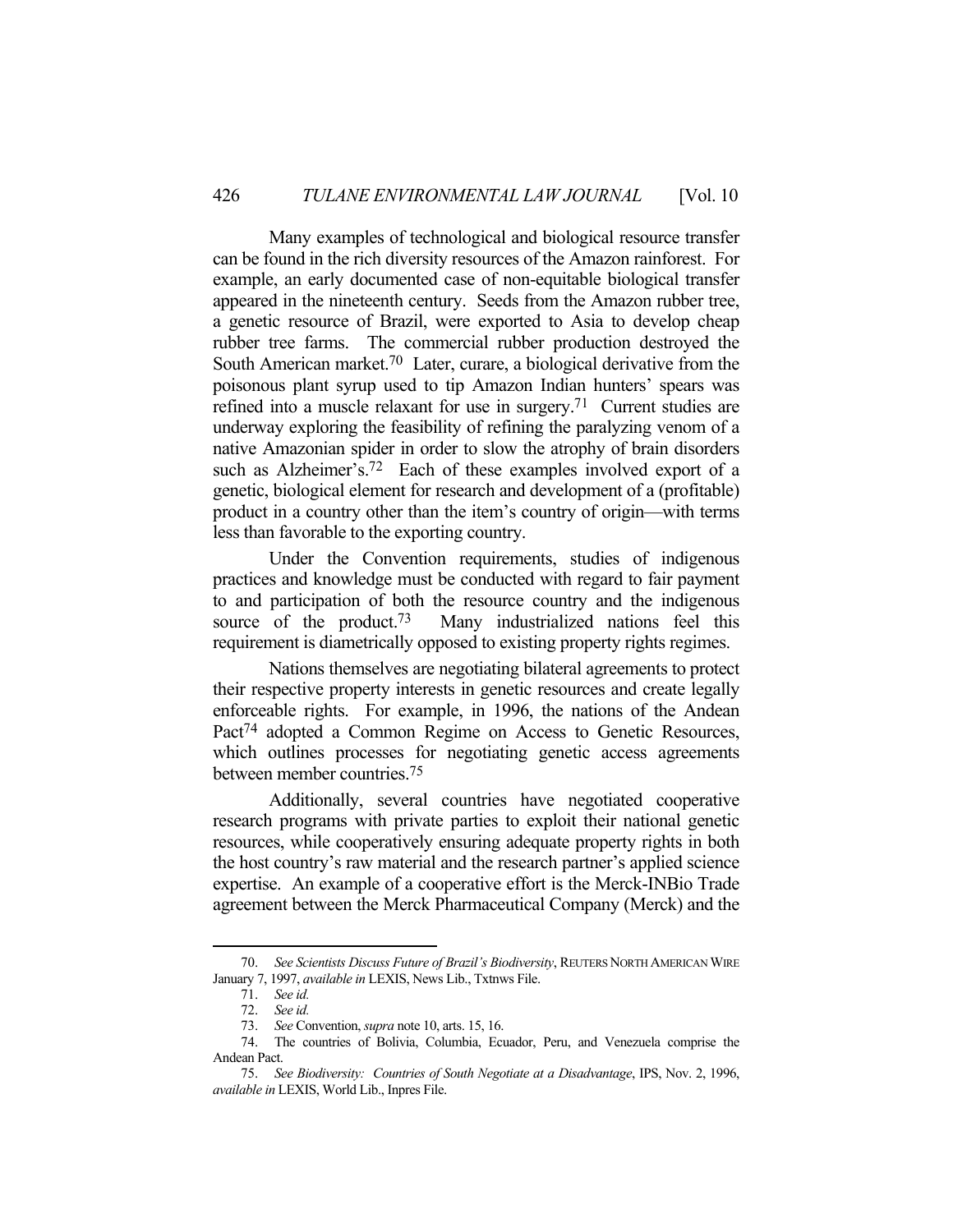Costa Rican research organization Instituto Nacional de Biodiversidad (INBio).76 INBio, a private nonprofit organization, agreed to provide samples of plants, animals and soil to Merck, who would have exclusive development rights for two years and patent rights to any drugs derived from the natural materials.77 In return, Merck agreed to pay INBio royalties on revenues from such products and to provide advance payments of cash and equipment.78

 Daniel Putterman, in his article, *Model Material Transfer Agreements for Equitable Biodiversity Prospecting*, sets forth two draft material transfer agreements to facilitate development of such agreements in negotiating nations.79 This article emphasizes national and local rights to the resources and the need to enable research and development of the genetic materials.80 The article outlines draft agreements for three types of research agreements, each focusing on a different type of protection. The first category is genetic resources as a property right which can be traded under a financial market system or a barter system for alternative technology.81 The second category is intellectual property, suitable for legal protection under standard property law in many countries.<sup>82</sup> Lastly, Putterman examines the category of traditional knowledge, information not protected under traditional Western property law.83

 This last topic, indigenous and local rights to knowledge, innovations and practices, is particularly amorphous. Two working papers were disseminated at the third COP in Buenos Aires on the subject.<sup>84</sup> Although the Convention explicitly covers such practices, the parties have made little progress as a whole. In contrast, individual nations, such as Colombia, have made progress. Columbia recently passed special legislation recognizing the wealth of ethnic

 <sup>76.</sup> INBio was originally chartered by the Ministry of National Resources, Energy and Mines (MIRENEM) in 1989. *See* Chris Horton, *Protecting Biodiversity and Cultural Diversity Under Intellectual Property Law: Toward a new International System*. 10 J. ENVTL. L. & LITIG. 1, 30 (1995).

 <sup>77.</sup> *See id.* at 31 (citing Ana Sittenfeld & Rodrigo Gamez, *Biodiversity Prospecting by INBio, in* WORLD RESOURCES INSTITUTE,BIODIVERSITY PROSPECTING 69, 92 (1993)).

 <sup>78.</sup> *See id.*

 <sup>79.</sup> Daniel M. Putterman, *Model Material Transfer Agreements for Equitable Biodiversity Prospecting*, 7 COLO J.INT'L ENVTL.L.&POLICY 149, 153 (1996).

 <sup>80.</sup> *Id.* at 151-52.

 <sup>81.</sup> *See id.*

 <sup>82.</sup> *See id.*

 <sup>83.</sup> *See id.*

 <sup>84.</sup> *Consideration of Articles 6 and 8 of the Convention,* Conference of the Parties to the Convention on Biological Diversity, 3d mtg., Agenda Item 7.1 paras. 13-15. UNEP/CBD/COP/3/11 (Sept. 18, 1996), *also available at* <http://www.iisd.ca/linkages/ biodiv/cop3/cop3\_11\_vfinal.htm)> [hereinafter *Consideration of Articles 6 and 8*].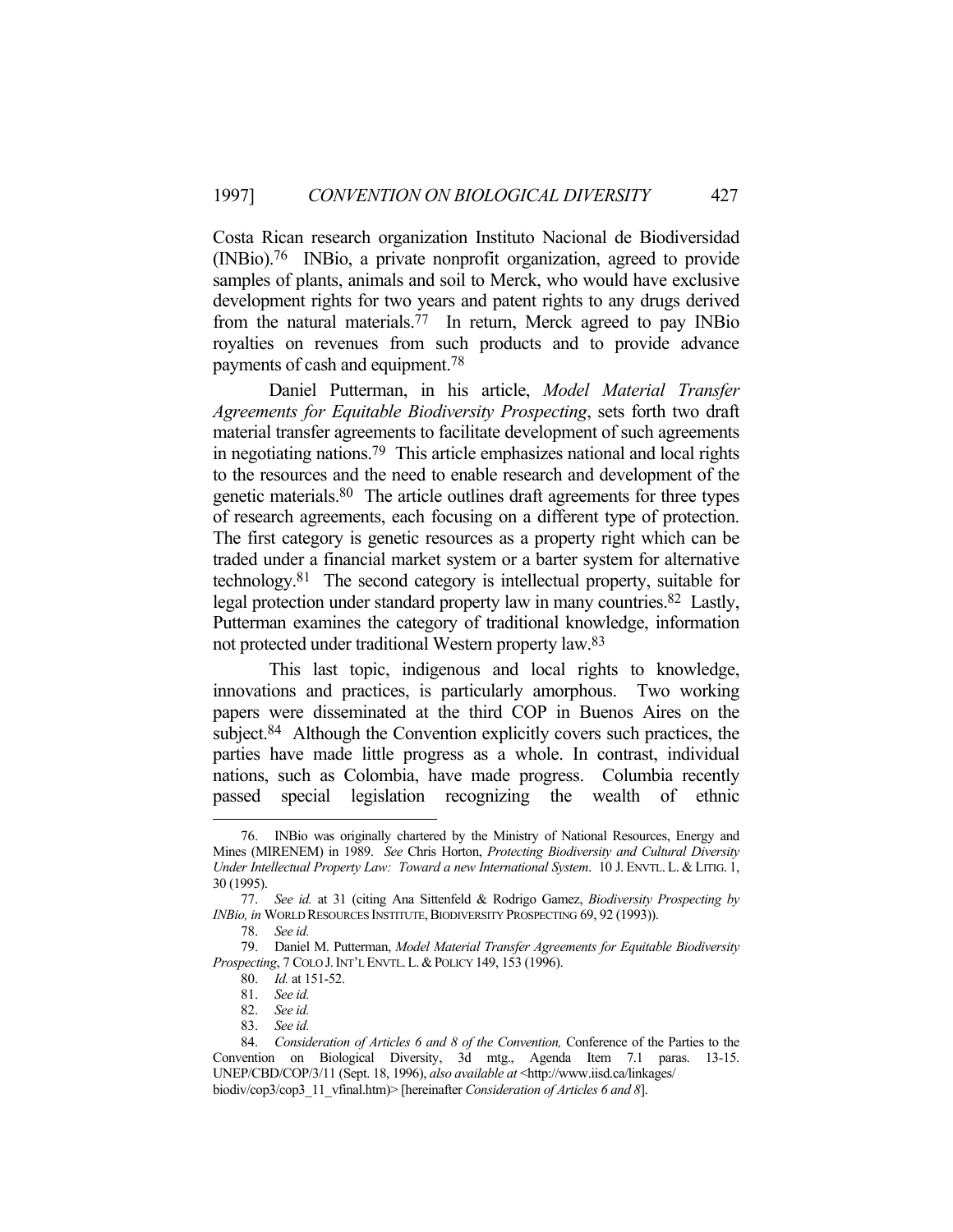communities.85 To emphasize Colombia's commitment to indigenous rights, Colombian Vice Minister of the Environment, Ernesto Guhl, stated that any contract negotiated for access to genetic raw materials for research will not be awarded without "direct consultation" with the indigenous communities.86

#### 2. National Conservation Plans and Surveys

 To protect species, scientists use various methods of conservation. Scientists separate conservation methods into two basic categories depending on where the species is protected. These two conservation methods are *in situ* conservation and *ex situ* conservation. *In situ* conservation is preservation which is carried out within the country of origin, such as in game reserves, national parks and wildlife sanctuaries. The goal of this type of conservation is to preserve not only the species and diversity in general, but to preserve the complex interdependent web supporting the species, including habitat and food sources.87 Examples of *in situ* conservation include Yosemite National Park in the United States, Volcano National Park in Rwanda, and the Cockscomb Basin Wildlife Sanctuary in Belize.88

*Ex situ* conservation is preservation which is conducted within a mechanically controlled environment, such as botanical gardens and zoos, preferably in the species' native geographic area.89 The London Millennium Seed Bank, Kiev Botanical Garden, St. Louis Zoo, Lone Pine Koala Sanctuary and the Annapurna Conservation Area in Nepal are examples of *ex situ* conservation programs.

 One of the most important facets of conservation programs is the accurate calculation of individuals within a species or geographic population. Based on population numbers and biological information on breeding and life span, conservationists can adapt conservation plans and

 <sup>85.</sup> *See Special Unit to be Formed by Early 1997 for Applications on Genetic Resource Access*, Int'l Envtl. Rep. (BNA) No. 22, at 988 (Oct. 30, 1996).

 <sup>86.</sup> *See id.*

 <sup>87.</sup> *See* Convention, *supra* note 10, art. 8.

 <sup>88.</sup> Volcano National Park in Rwanda is the home of the mountain gorilla population where researcher Diane Fossey performed her pioneering studies later documented in the movie "Gorillas in the Mist." Volcano National Park recently received seven new inhabitants—baby gorillas born into the existing groups in the park. *See* World Wildlife Fund, *New Mountain Gorilla Births an Encouraging Sign*, FOCUS, Sept.-Oct. 1996, at 1 (World Wildlife Fund Newsletter). The Cockscomb Basin Wildlife Sanctuary in Belize is the world's only jaguar reserve. *See* World Wildlife Fund, *Belize*, Focus, May-June 1996, at 5.

 <sup>89.</sup> *See* Convention, *supra* note 10, art. 9.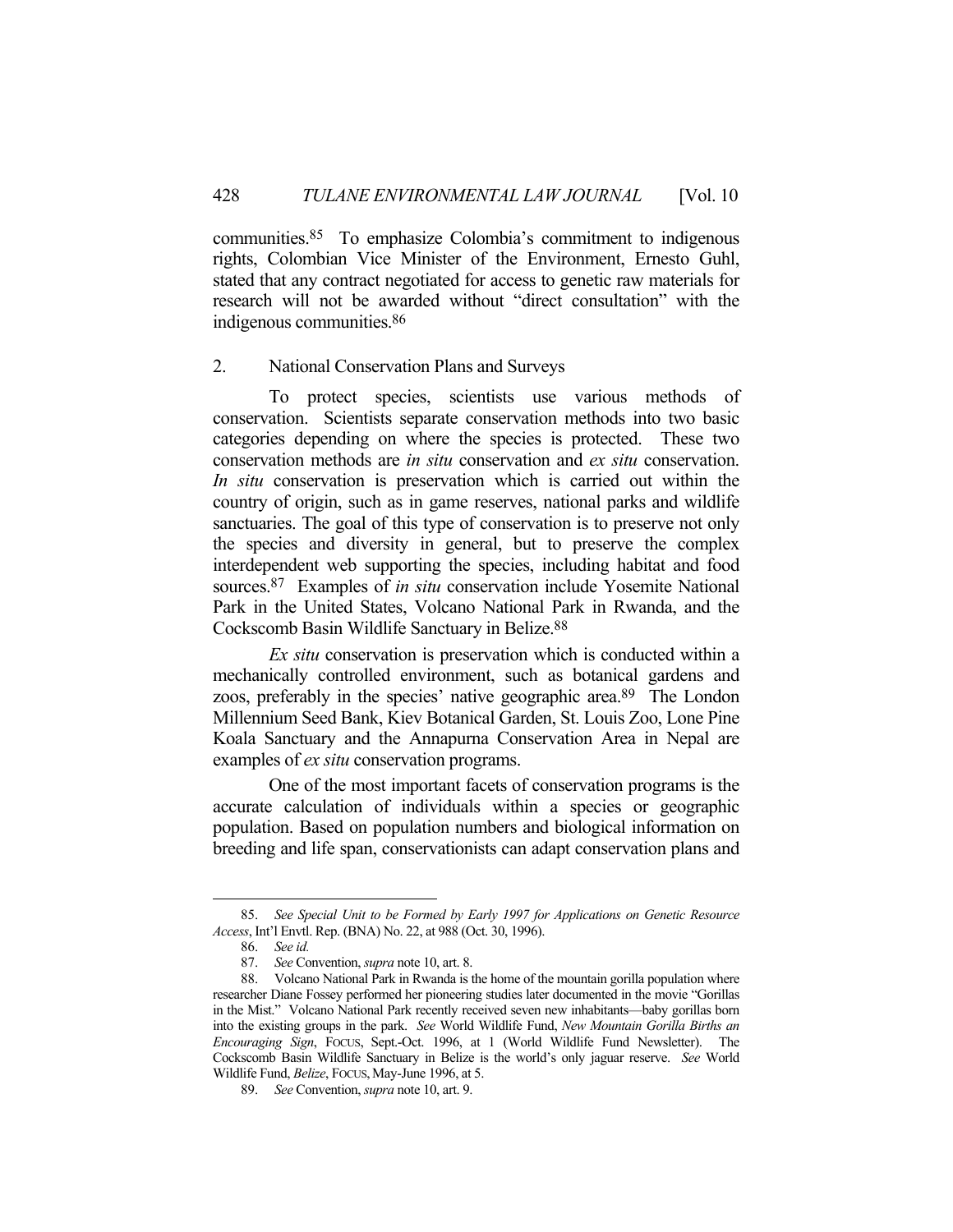propose national legislation to protect threatened or isolated populations of a species.

 Effective biodiversity preservation depends on baseline calculations of existing, threatened, and endangered species which serve as a starting point for conservation programs and preservation plans.<sup>90</sup> Although many scientists do offer methods for measuring species, the term "measuring" is misleading; a more appropriate label would be "estimating." In the words of Timothy Wirth, "[w]e can measure the distance to the moon to a matter of centimeters, but we can't even narrow estimates of the number of species here on earth to below a factor of ten."91

 Of the Convention objectives, the most promising progress has been made toward the use of the above surveying methods and development of national conservation plans. If the countries currently assessing biological resources share their knowledge on conducting accurate, cost-effective methods and support similar projects in fellow countries, each member country should complete a national survey and plan by the target date of October 1997.

 On every populated continent, countries are surveying biodiversity resources and investigating ways to protect their diversity resources. Overall, at least ten distinct methodologies are in practice including the GAP Analysis Technique used by the United States Fish and Wildlife Service, Conservation Needs Assessment implemented in Papua New Guinea, Gradsect sampling used in Sri Lanka, several permutations of Rapid Assessment Priority (RAP) techniques, and the All Taxa Biodiversity Inventory (ATBI) program jointly developed by the University of Pennsylvania and INBio of Costa Rica.92

 <sup>90.</sup> Several methods exist for measuring biodiversity. In *The Sixth Extinction*, Richard Leakey and Robert Levin describe three basic methods for conducting calculations. The first method is called Alpha diversity, which measures the number of species within a predefined ecological community. A second method of measurement is Beta diversity, which compares species composition in differing neighboring communities. The third calculation method, Gamma diversity, measures species over a larger geographical region including separate, similar habitats. LEAKY &LEVIN, *supra* note 6, at 100-01.

 <sup>91.</sup> *See* Statement of Timothy Wirth, *supra* note 8. Understandably, changing the method of calculation may alter the final assumptions from which researchers draw conclusions and policy makers develop action plans. "Without such a measure, it is not possible to know whether one allocation of conservation resources is more effective than another." Andrew R. Solow & James M. Broadus, *The Meaning of Biodiversity: Issues on the Measurement of Biological Diversity*, 28 VAND.J.TRANSNAT'L L. 695, 697 (1995).

 <sup>92.</sup> At the third COP, the Executive Secretary promulgated a comprehensive report detailing current methods and techniques used to catalog and preserve biologically diverse areas. The document not only listed the methodologies of the techniques used by various countries, it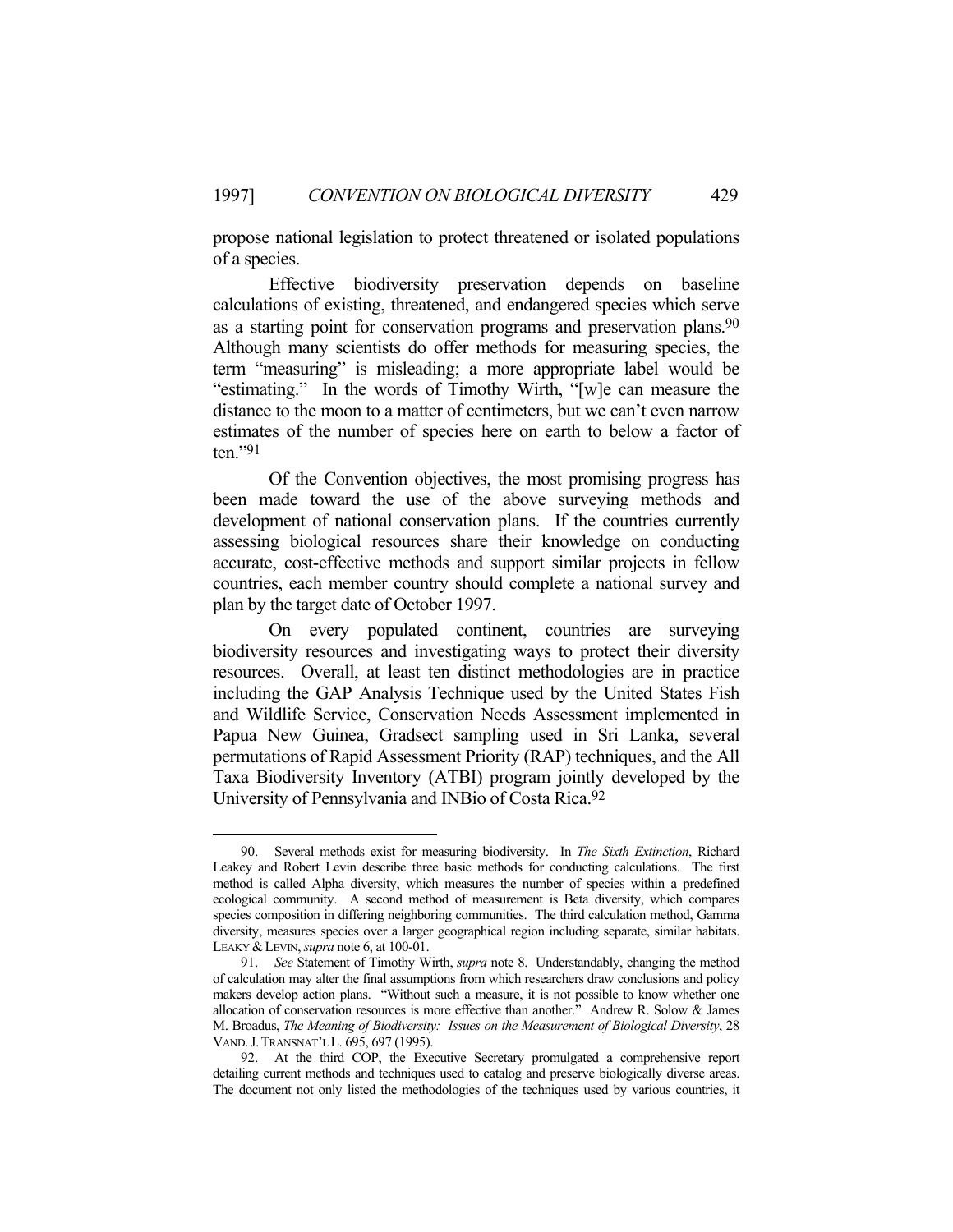In addition to developing or refining methods by which to improve inventory assessment, many nations have substantively utilized available methods to begin developing national biodiversity programs. In Asia, Nepal has forged ahead by opening an institute for biodiversity studies funded under a comprehensive economic package.<sup>93</sup> Malaysia leads developing countries with movement towards a national plan for its highlands, aided in its efforts by the World Wildlife Fund.<sup>94</sup> In April, 1996, Japan began a comprehensive five year biodiversity inventory focusing not only on the species, but also on the intrinsic genetic makeup of the species.95

 Hong Kong recently finished a biodiversity survey with encouraging results.96 The results indicate that Hong Kong has managed to protect forty percent of its land,  $97$  a percentage in sharp contrast to areas of Southern China where ninety five percent of the original wildlife habitat has been destroyed.<sup>98</sup> Hong Kong can also boast of having more land under environmental protection plans than Great Britain.<sup>99</sup> Unfortunately, while terrestrial protection seems to be doing well in Hong Kong, freshwater and saltwater areas lag behind, leaving species such as the Chinese white dolphin insufficiently protected.100 In addition, the government of Hong Kong is still struggling to balance species preservation and development issues.101

 Other areas of the world also have progressed toward their objectives. The Convention's funding body, the Global Environment

systematically outlined costs, human resource needs, time requirements, and added the pros and cons of each methodology. *Appraisal of the SBSTTA Review of Assessments of Biological Diversity and Advice on Methodologies for Future Assessments*, Conference of the Parties to the Convention on Biological Diversity, 3d mtg., Agenda Item 8.2, UNEP/CBD/COP/3/13 (Sept. 15 1996), *also available at* <http://www.iisd.ca/linkages/boidiv/cop\_13\_vfinal.htm>.

 <sup>93.</sup> *See New Airport and Water Supply Scheme and Institute Planned in Arunachal Pradesh*, BBC Summary of World Broadcast, (Jan. 29, 1997).

 <sup>94.</sup> *See A Grim Outlook for Our Ecology*, SOUTH CHINA MORNING POST, Jan. 27, 1997, *available in* LEXIS, World Lib., Schina File [hereinafter *Grim Outlook*].

 *<sup>95.</sup> See Agency to Embark on Genetic Survey of Nation's Animals*, JAPANESE SCIENCE SCAN,Jan. 1996, *available in* LEXIS, World Lib., Txtlne File.

 <sup>96.</sup> The Hong Kong survey sought to identify not only which plants and animals live in the country, but also where the populations occur. *See A Grim Outlook, supra* note 94.

 <sup>97.</sup> *See id.*

 <sup>98.</sup> In Guangdong, for example, all but one percent of the once abundant woodland has been destroyed. *See id.*

 <sup>99.</sup> *See id.*

 <sup>100.</sup> *See id.*

 <sup>101.</sup> *See id.* One example of these conflicting goals is the recent Privy Council ruling favoring a developer seeking to build adjacent to the protected Mai Po marshes, a Ramsar site. The Ramsar Convention seeks to protect waterfowl habitat by listing areas rich in waterfowl species.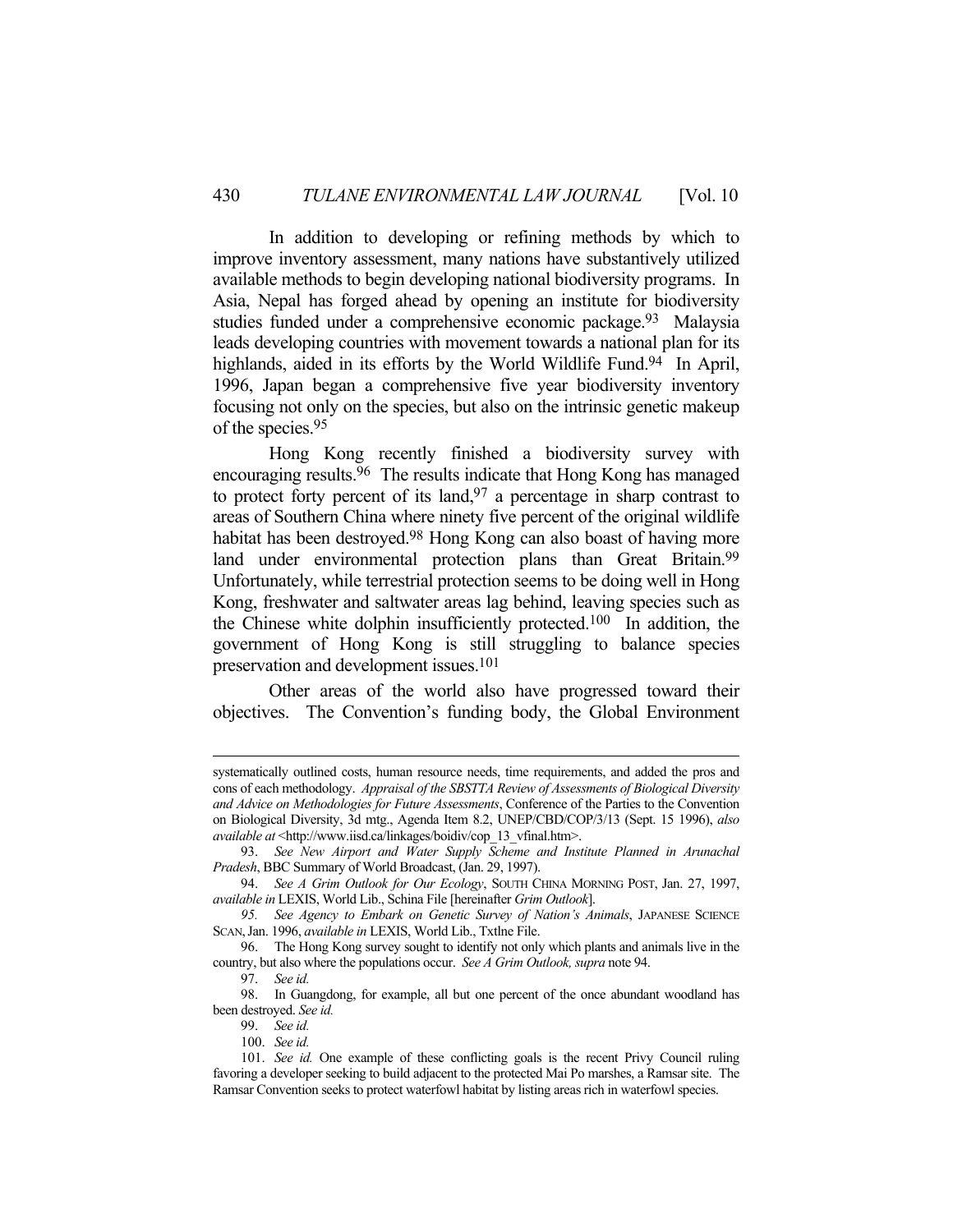Facility (GEF) recently approved a \$20.1 million dollar grant to Russia to enable fulfillment of its national obligations under the Convention.102 The grant will fund four major initiatives to organize a management program, protect the Lake Baikal region, improve biodiversity strategies, and create an endowment for protected areas.103

 Elsewhere on the globe, New Zealand issued a formal policy statement in January, 1997, listing environmental preservation as a top priority.104 African nations have also progressed significantly in the assessment area. The GEF funded a request from Kenya, Uganda and Tanzania during the 1996 funding cycle, initiating a \$10 million dollar project to assess the biodiversity issues in the three nations.105 This initiative is the second such project for the region which includes the Minziro-Sango forests, the Rivt valley lakes and portions of the Kilimanjaro forests.106

 Oman has also taken concrete steps to implement the Convention's directives. The Oman Ministry of Regional Municipalities and Environment (MRME) recently unveiled a draft national conservation strategy, which was drawn up by a diverse committee, including both public and private sector representatives.107 The Oman government currently seeks to provide legal protection for its indigenous species.<sup>108</sup> For example, a new regulation requiring permits to enter a protected area has limited the number of visitors allowed in the Ras Al Hadd area, where Indian Ocean sea turtles nest.<sup>109</sup>

 On the other side of the globe, Ireland's national biodiversity plan is underway. This plan complements the existing comprehensive categorization of native species, which also provides information on the

 <sup>102.</sup> *See World Bank Approves Aid to Russia for Capital Markets and Environment*, Int'l Trade Reporter (BNA) No. 23, at 945 (June 5, 1996).

 <sup>103.</sup> *See id.*

 <sup>104.</sup> The statement included plans for establishing national policies on "land management and indigenous biodiversity." *Coalition Deal: The facts*, WAIKATO TIMES, Jan. 16, 1997, *available in* LEXIS, World Lib., Curnws File.

 <sup>105.</sup> *See East Africa Biodiversity Project to Start in August*, XINHU NEWS AGENCY, Jan. 8, 1997, *available in* LEXIS, World Lib., Xinhua File.

 <sup>106.</sup> *See id*.

 <sup>107.</sup> *See Oman Celebrates Environment Day Today*, TIMES OF OMAN,Jan. 8, 1997, *available in* LEXIS, World, Lib., Curnws File.

 <sup>108.</sup> The species in Oman include more than 400 bird species, 75 species of amphibian and reptile, four species of sea turtle, 13 varieties of dolphin and more than 700 different plants. *See id*.

 <sup>109.</sup> The areas of Oman already under protection include the Arabian oryx sanctuary, named a UNESCO World Heritage site in 1994. *See id*.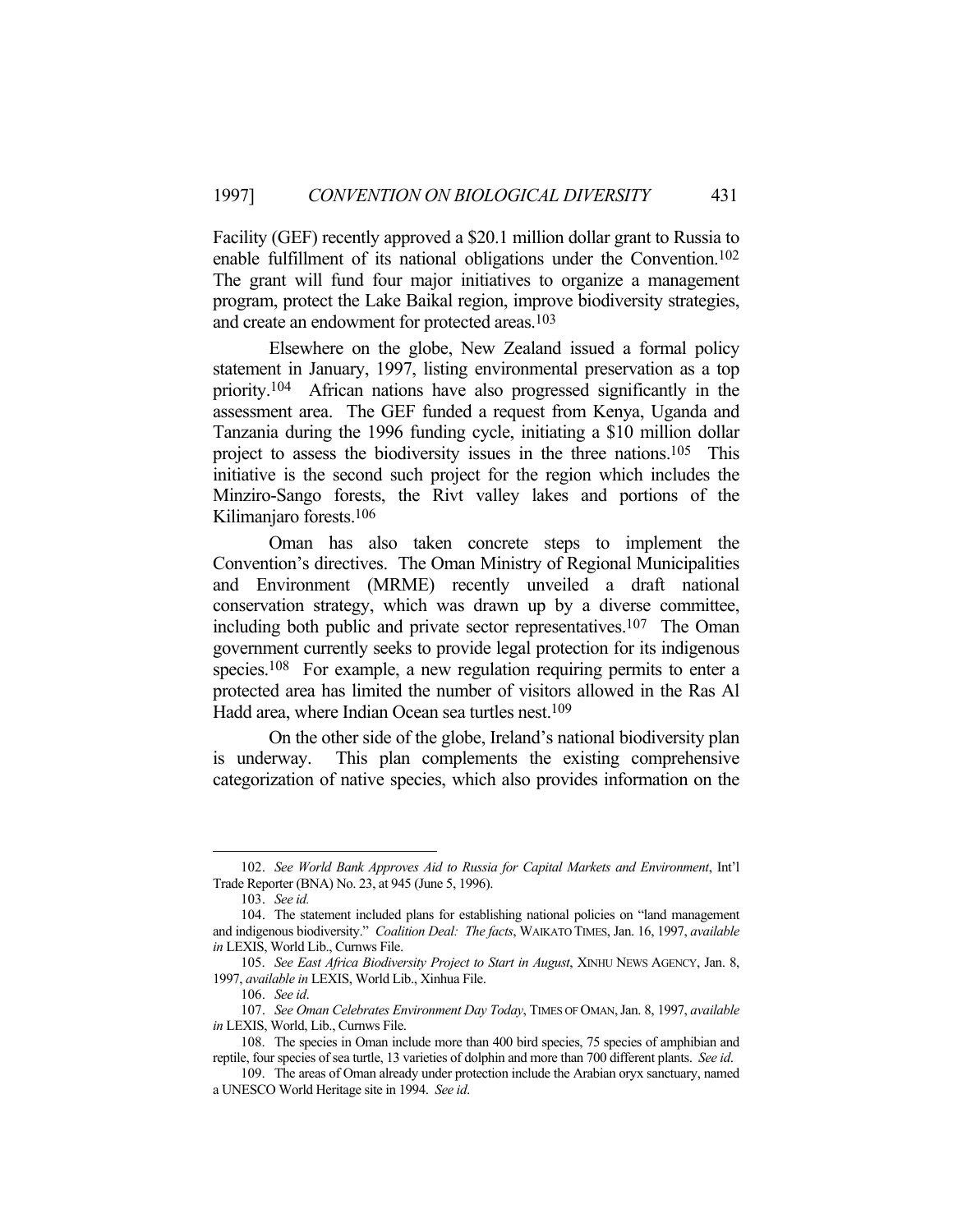relative health of native species and a listing of endangered, threatened, vulnerable or extinct species.<sup>110</sup>

 Ahead of many other nations, France revealed its national biodiversity action plan in late 1996.<sup>111</sup> The report, 320 full color pages, outlines threats to biodiversity and lists the steps the government will take to protect its biological heritage.112 The French report is a model for other nations' plans because it was designed for non-technical readers and breaks the protection plan into three areas: definitions, threats, and the French and European laws covering the topic.<sup>113</sup>

 Though the impact of such national biodiversity plans will not be known for several years, several countries are limiting the effectiveness of their plans even before the ink dries. Many plans suffer from two common maladies: untimeliness and inconsistency. Many nations, though working toward completion of comprehensive plans, proceed with development activities in stark contravention of the goals of biodiversity preservation or simply take no action to implement the plans.114

 The French biodiversity action plan is an example of action directed toward two distinct conflicting goals. Though the plan outlines France's objectives for the future, little has been done to implement it.<sup>115</sup> A serious flaw is that "[t]his plan is presented as if the actual measures in place today will suffice to guarantee the protection of our biological diversity, but there is no new perspective, no ambition, or new ideas. . . . "116

 The European Union as a whole is also falling behind in meeting its Convention responsibilities because the individual nations are not

 <sup>110.</sup> *See Government Ratifies Biodiversity Treaty, Begins Work on National Action Plan*, Int'l Envtl. Rep. (BNA) No. 8, at 316 (Apr. 17, 1996).

 <sup>111.</sup> *See First-Ever Biodiversity Action Plan Released by Ministry of Environment,* Int'l Envtl. Rep. (BNA) No. 23, at 1015 (Nov. 13, 1996) [hereinafter *French Action Plan*].

 <sup>112.</sup> *See id.*

 <sup>113.</sup> *See id.* The Action Plan is available free of charge from the Ministry of Environment, Service de Presse, 20 av. Segur, 75006 Paris, France.

 <sup>114.</sup> Often, countries do not incorporate the ideas of biodiversity into existing government infrastructure. In New Zealand, for example, the Conservation Department receives 20% of its budget from tourism, leases, licenses and other property-type activities. With such a sizable income raised from allowing access to conservation areas, where is the incentive to restrict access? *See Top Priority for Unique Species,* DOMINION, Jan. 13, 1997, *available in* LEXIS, News Lib., Curnws File.

 <sup>115.</sup> *See French Action Plan, supra* note 111.

 <sup>116.</sup> *Id.* (statement of Maurice Wintz, natural areas network director for France Nature Environment).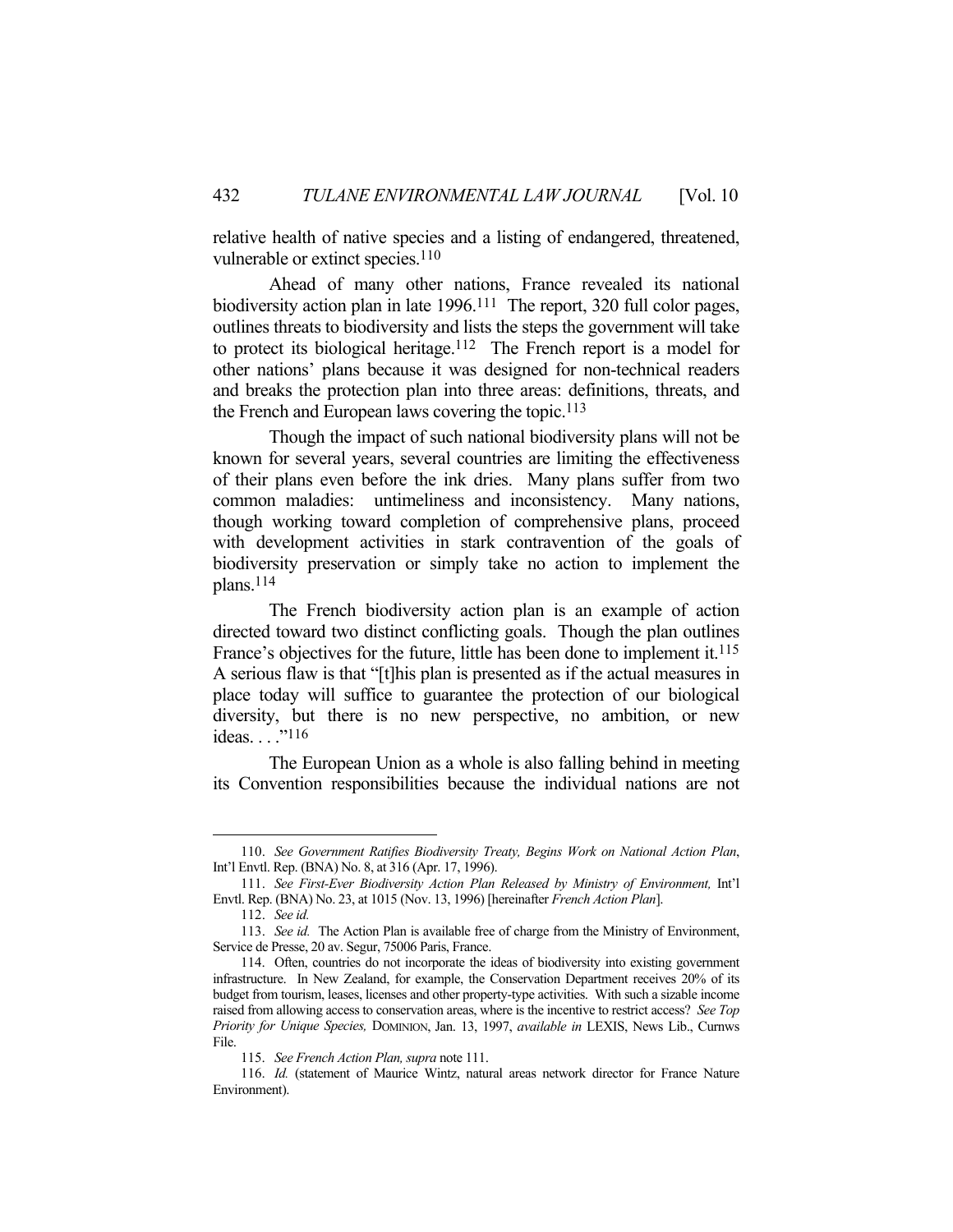meeting the EC Directive on the Environment.<sup>117</sup> The French Prime Minister announced only three months prior to the release of the program that France would not implement the European Union Directive on Conservation of Natural Habitats and of Wild Flora and Fauna.118 Though the EU provided 2.15 million ECUs (2.66 million U.S. dollars) to allow for computer networks, software, and training with which to implement the regional assessment plan, none of the European Union countries provided the proper information on habitat and biodiversity status by the June, 1996, deadline.<sup>119</sup>

 A greater evaluation of the commitment to biodiversity will be possible in October 1997, when the member nations deposit their national plans at the third COP. However, at this point in time, the outcome is uncertain. Many nations are working diligently to complete working program goals on the existing time frame, but many others are simultaneously proceeding with biodiversity and development projects.120 For the Convention to succeed, the principles of biodiversity preservation will need to be incorporated into every aspect of government funding, decision making, and project planning and assessment. One of the most effective ways to communicate the necessity for incorporation of biodiversity ideals is through education at all levels.

## 3. Education Programs

 A second area of concern is in the development of training and education programs. Although the Convention outlines the need for scientific and technical education programs, assessment of the progress in this area is more difficult.121 The difficulty arises because most of the developed nations currently offer advanced education programs and technical training facilities, and therefore are less likely to advertise the addition of biodiversity programs to current curriculums. Some examples, however, illustrate the overall theme of biodiversity education, at least with regard to developed nations.

 Africa's developing nations have taken the first steps toward fulfillment of the Convention objectives. The first East African project

 <sup>117.</sup> The European Union approved the Convention on December 21, 1993.

 <sup>118.</sup> *See id.* (referencing EU directive 92/43).

 <sup>119.</sup> *See Conservation Information Submitted to EEA Incomplete; Lack of National Inventories, Low Priority of Data Collection Cited*, Int'l Envtl. Rep. (BNA) No. 22, at 992 (Oct. 30, 1996) [hereinafter *Conservation Information Incomplete*].

 <sup>120.</sup> The Hong Kong development of the Mai Po Marshes is a prime example of conflicting goals and implementation strategies.

 <sup>121.</sup> *See* Convention, *supra* note 10, arts. 12, 13.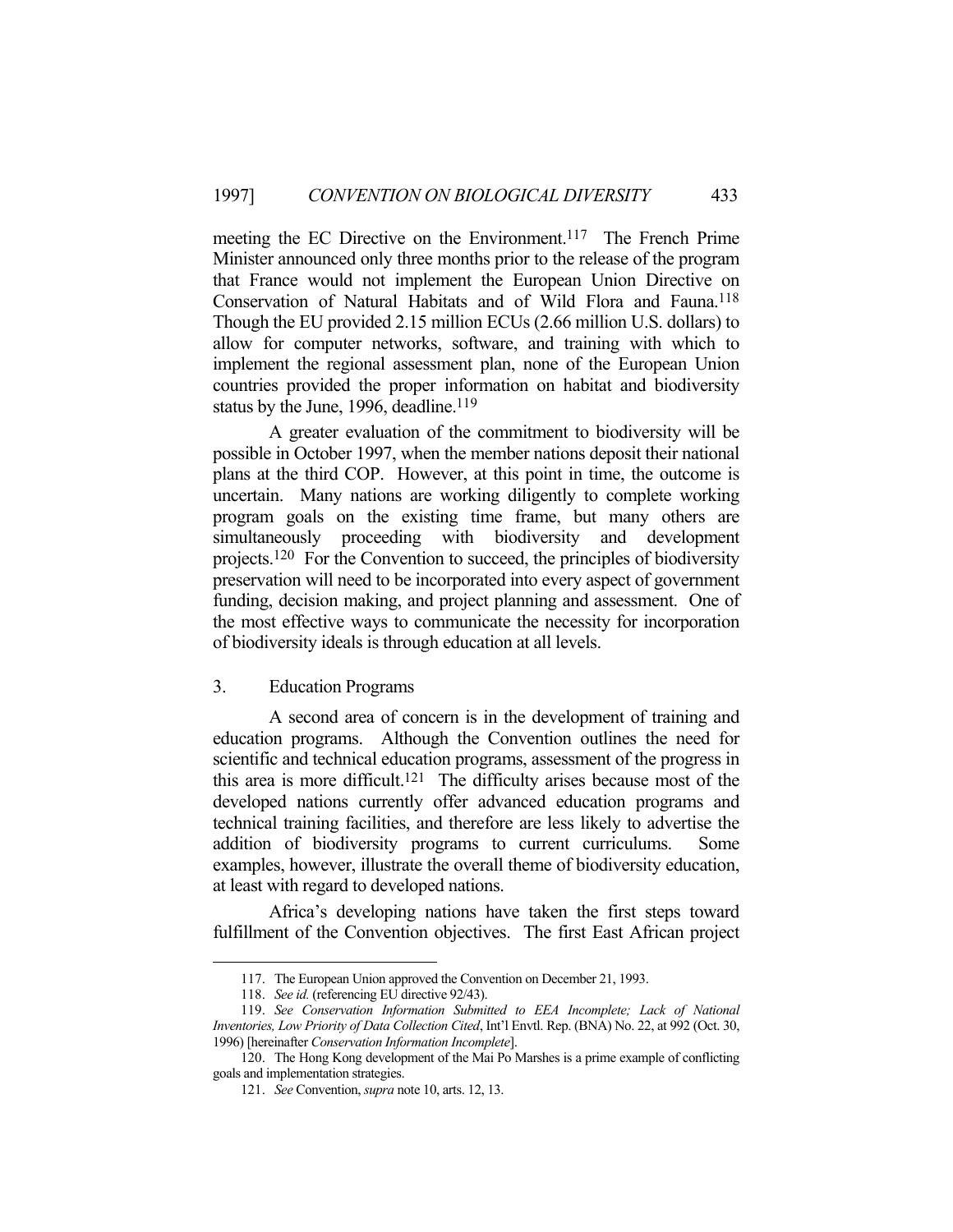promoted education, training, and research in associated fields. The January 1997 New Zealand environmental policy statement referenced in the previous section listed environmental education as a chief goal of the new program.122 The European Union, a signatory of the Convention, has made significant achievements in promoting education on sustainable development and biodiversity. For example, in January 1997, the European Union's Science, Research and Development Directorate-General released a call for proposals for training grants, which requested both new technologies and proposals for training biotechnologists in ethics, law and economics.123

## 4. Environmental Impact Assessment

 An Environmental Impact Assessment (EIA) appraises the impact a proposed program or project will have on the surrounding environment and usually provides for public participation in the decision making process regarding a proposed activity.124 An EIA process is vital to environmental protection because through the assessment process, policies and programs are, in theory, subjected to a rigorous justification process where possible negative impacts may be raised and minimized or mitigated through amendments. In some rare circumstances, EIAs have forced abandonment of huge public works projects because the possible adverse consequences of the development outweighed the benefits when public comments unearthed unforeseen dangers or legal violations.125 At least seventy-five states currently require some type of environmental impact assessment process.126 In addition, the World Bank, one of the organizers and overseers of the funding mechanism for the Convention, requires environmental impact assessments as part of its grant process.127

 <sup>122.</sup> *See Coalition Deal: The Facts, supra* note 104.

 <sup>123.</sup> *See Biotechnology: Commission Launches Training Through Research Call for Proposals,* AGRI-INDUS.EUR.,Jan. 31, 1997, *available in* LEXIS, News Lib., Curnws File.

 <sup>124.</sup> *See* Convention, *supra* note 10, art. 4.

 <sup>125.</sup> U.S. environmentalists will most readily identify the EIA process with the National Environmental Policy Act of 1969, 42 U.S.C. §§ 4321-4370d (1994) (NEPA), and the impact NEPA, in conjunction with the Endangered Species Act, 16 U.S.C. §§ 1531-1544 (1994), had on the Tellico dam project. *See* Tennessee Valley Authority v. Hill, 437 U.S. 153 (1978).

 <sup>126.</sup> Tinker, *supra* note 13, at 208. One such process is in China. Construction projects in China now must have an impact statement approved by the National Environmental Protection Committee. *See Coal Use Poses Greatest Threat to China's Environment*, ASIAN ECON. NEWS, Feb. 1, 1994, *available in* LEXIS, World Lib., Txtlne File.

 <sup>127.</sup> *See* World Bank Operational Directive 4.01.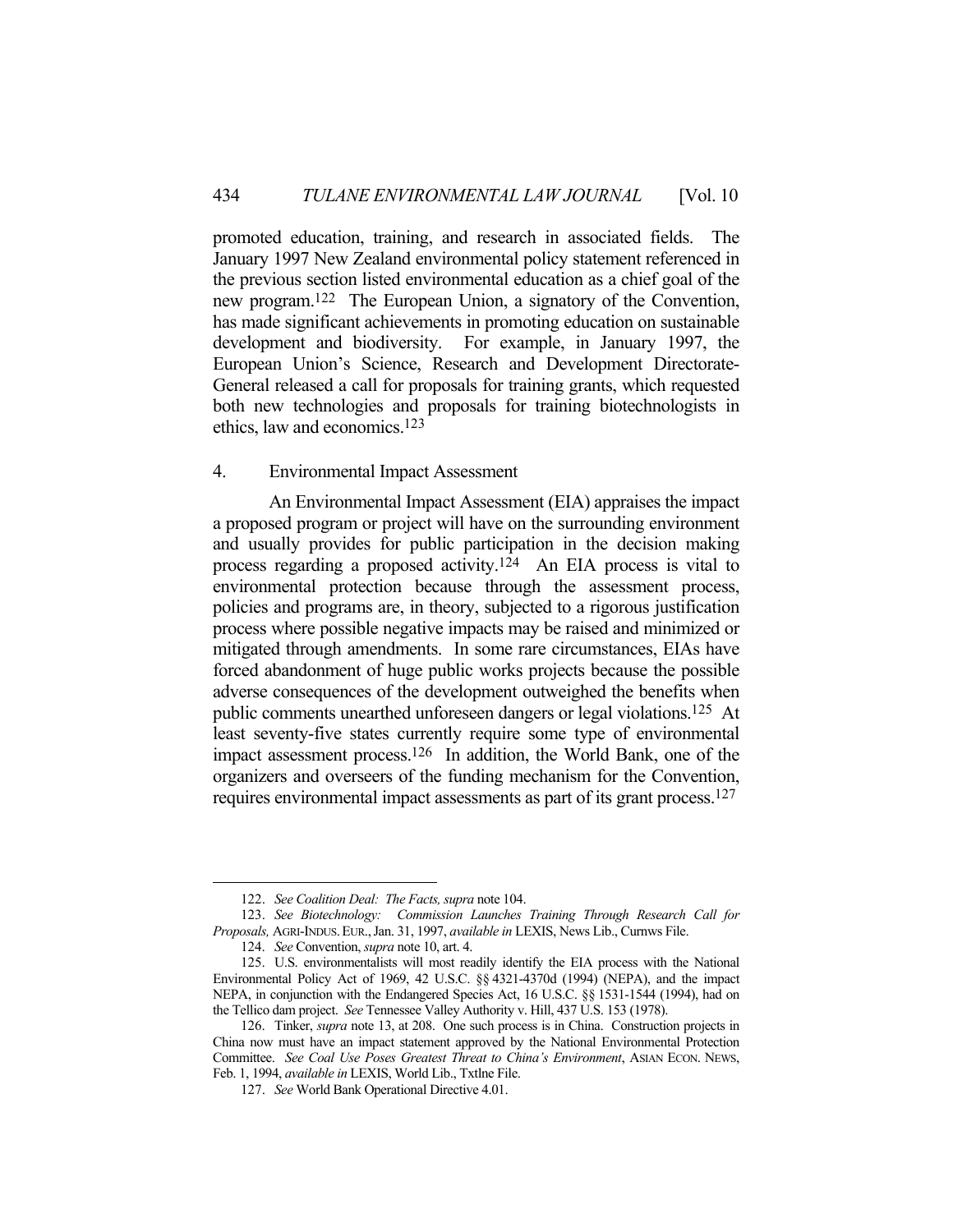#### 5. Information Sharing

 The Convention weaves a thread of cooperation through the text, binding all of the parties toward a common goal—preservation of biological diversity. To achieve this goal, the parties to the Convention must work together. One of the chief cooperative directives is to share information.<sup>128</sup> Fortunately, this directive is not hindered by limiting phrases, such as "as far as possible," found in other Convention articles.129 While the exchange of technology and biological resources is plagued by intellectual property protection problems and valuation problems, few can disagree with the need to share information on biological resources, especially in those countries whose borders bisect the habitat of a single species' population.

 Forging ahead in this area, Panama and Columbia signed a joint protective statement on the El Darien National Park ecosystem.130 Panamanian President, Ernesto Perez Balladares spoke at the historic ceremony and stated that, "we encourage the exchange of technical, cultural, scientific, and demographic information on the communities and the biodiversity in the border region. . . ."131 Protection of the 5800 square kilometer park is important because it lies at the border between the two countries and is one of the United Nations Education, Science and Culture Organization's (UNESCO) "reserve[s] of the biosphere and man."132

 The European Union has also entered the information sharing negotiations by making plans for a computer network-based information integration program between the EU member states.133 While the network as a whole is behind schedule, certain connections are nearing completion.134 The Italian company that won the bid competition for the network has begun installing the computer network infrastructure in union offices, and anticipates an April 1997 completion date.<sup>135</sup>

 <sup>128.</sup> *See* Convention, *supra* note 10, art. 17.

 <sup>129.</sup> *See id.* arts. 7-10, 14 (providing as examples of the language used to limit the force of the Convention's mandates).

 <sup>130.</sup> *See Panama, Columbia Vows to Protect Environment,* XINHUA NEWS AGENCY, Feb. 1, 1997, *available in* LEXIS, Europe Lib., Xinhua File.

 <sup>131.</sup> *Id.*

 <sup>132.</sup> *Id.*

 <sup>133.</sup> The network includes creation of the European Environmental Information and Observation Network (EINET). *See Conservation Information Incomplete, supra* note 119.

 <sup>134.</sup> *See id.*

 <sup>135.</sup> *See id.*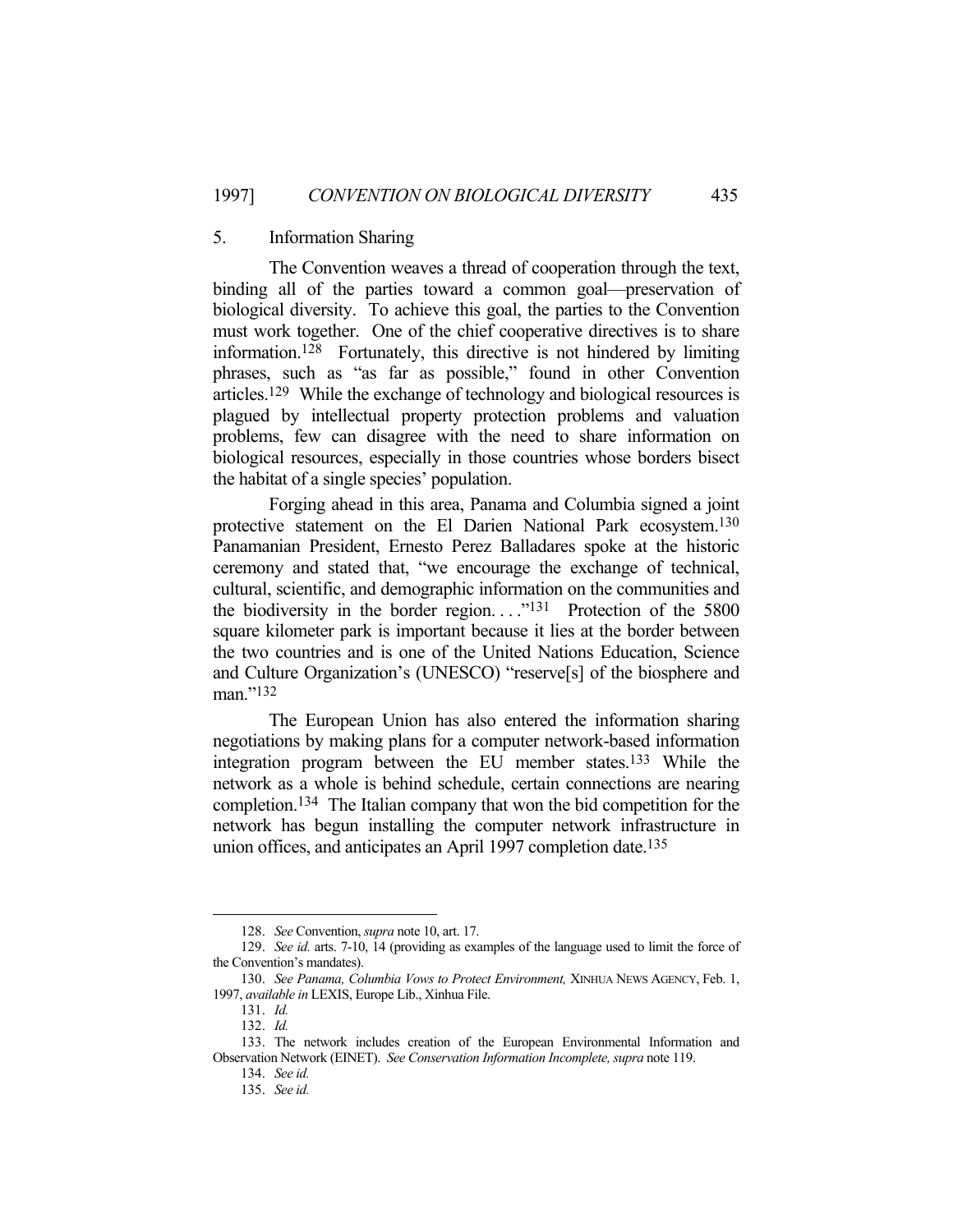#### 6. Funding Obligations

 The financial grants from the Global Environment Facility (GEF) sponsor various activities, including enabling assistance to forty one countries, totaling \$3.926 million dollars.136 Without GEF's financial contributions to the fund, these grants would not be possible, and would leave many developing nations without the resources to meet their Convention obligations. Fortunately, many countries take their responsibilities seriously and generously support the Global Environmental Facility (GEF) funding mechanism.137 Such support has enabled countries where biodiversity loss is great to take concrete steps to recover and protect endangered populations.138

 However, the GEF funding mechanism as a whole is not receiving the amounts pledged.139 Without financial aid to support programs in developing countries, the commitment to biodiversity pledged at the Rio Summit will fail.

## *B. COP's and Secretariat's Progress*

<u>.</u>

 The Convention outlines certain duties and responsibilities for the COP as the governing body. Performance of these duties fosters more efficient and successful completion of tasks by the signatory states under the Convention guidelines. The tasks outlined below give an indication of the types of decisions the Convention requires the Counsel to make.

 One of the chief provisions of the Convention is the creation of a mechanism to collect, manage and disperse information and statistics on the global biological diversity.140 Section three of Article 18 on

 <sup>136.</sup> *See Draft Report of the GEF to the Third Meeting of the Conference of the Parties to the Convention on Biological Diversity,* GEF Council, Agenda Item 10, U.N. Doc. GEF/C.8/10 (1996), *also available at <*http://www.iisd.ca/linkages/biodiv/cop3/cop3\_5\_vfinal.htm> [hereinafter *GEF Draft Report*] (enabling assistance funds assessment and inventory programs to enable development of the country's national conservation plans). Each member country must submit a report on the development of the national plan at the fourth COP in October of 1997.

 <sup>137.</sup> The United States, which is not a ratifying member of the Convention, also contributes to the GEF by way of other environmental obligations. From 1993 to 1995, 20% of the 975.2 million dollars in total treaty funding went to activities related to the Biodiversity Convention, second only to the UN Framework Convention on Climate Change. *See* GENERAL ACCOUNTING OFFICE INTERNATIONAL ENVIRONMENT: U.S. FUNDING OF ENVIRONMENTAL PROGRAMS AND ACTIVITIES (1996) (GAO/RCED-96-234), *also available at* <www.gao.gov>.

 <sup>138.</sup> Korea, upon signing the Convention in 1994, pledged 290 million U.S. dollars.

 <sup>139.</sup> In 1996 the GEF received \$315 million, a full 7 million less than the previous year, while the number of projects requesting funding has increased. *See Environment: Groups Hope to Revive Earth Summit's Promises*, INTERPRESS SERV.,Jan. 11, 1997, *available in* LEXIS, News Lib. Curnws File.

 <sup>140.</sup> *See* Convention, *supra* note 10, art. 18.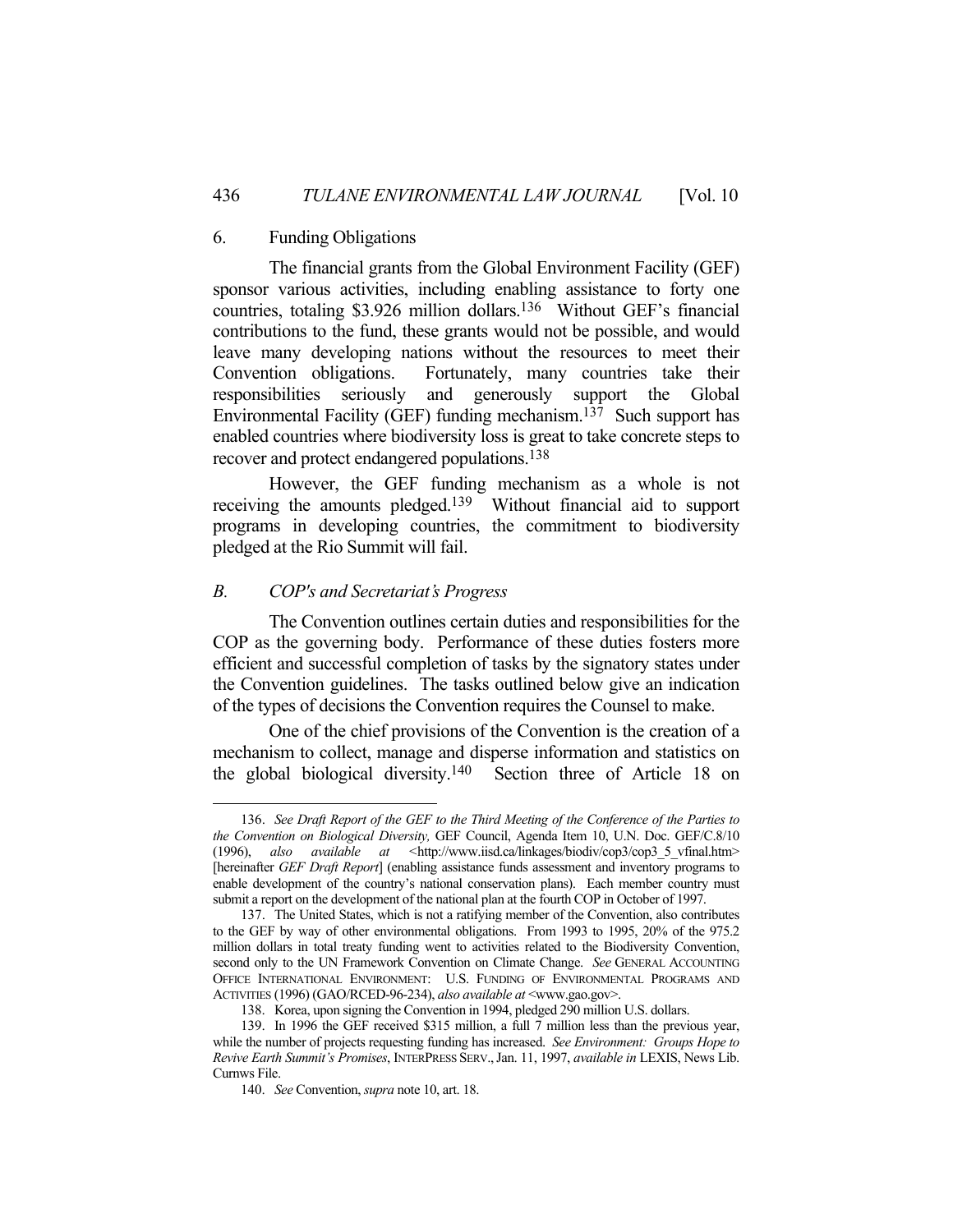Technical and Scientific Cooperation directed the COP to determine how to establish a clearing House mechanism.141 The pilot phase of the Biodiversity Clearing House Mechanism is a World Wide Web site providing information on the Convention, and interface to on-line databases of environmental information, a source of information on the meetings and decisions of the administrative and governing bodies, and many other helpful sources of information.<sup>142</sup> The COP is also responsible for making financing decisions for the Convention.143

 Article 20 is perhaps the most important and most debated provision of the Convention for the COP. This provision covers the financial resources for implementing the Convention. Section two directs the COP to establish and maintain a list of developed countries who will voluntarily assist developing countries in meeting their financial obligations.144

 Although the Convention did outline the information-sharing and financing structures, the COP is still responsible for year-to-year oversight decisions on allocation of financial resources.145 Article 21 outlines the COP's method for determining policy, strategy and program priorities. This article also details criteria and guidelines for access and utilization of the financial mechanism by which the governing body shall dispense financial resources.146 The COP determines the implementation and monitoring mechanisms for the financial structure after consulting with the organization entrusted with the operation of the financial mechanism.147 An additional provision in Article 21 directs the COP to regularly review the effectiveness of the mechanism and recommend improvements if necessary.148 The reviews of the financial mechanism and their findings are discussed in a following section.

 In addition to functioning as a quasi-legislative body, the Conference of Parties is responsible for many administrative decisions. Article 23, the empowering section for the COP, sets the time frame for

 <sup>141.</sup> The Clearing-House Mechanism is a standard provision in other United Nations conventions. The Convention on Sustainable Development also provides for a clearing-house mechanism which can be found at <http://www.unep.ch/>.

 <sup>142.</sup> *See The Clearing House Mechanism Homepage* (visited Mar. 19, 1997) <http://www.biodiv.org.>. The site includes an online "workstation" divided the information into eight easily navigable sections. *See id.*

 <sup>143.</sup> *See* Convention, *supra* note 10, art. 20.

 <sup>144.</sup> *See id.* para. 2.

 <sup>145.</sup> *See id.* art. 21

 <sup>146.</sup> *See id.*

 <sup>147.</sup> *See id.*

 <sup>148.</sup> *See id.*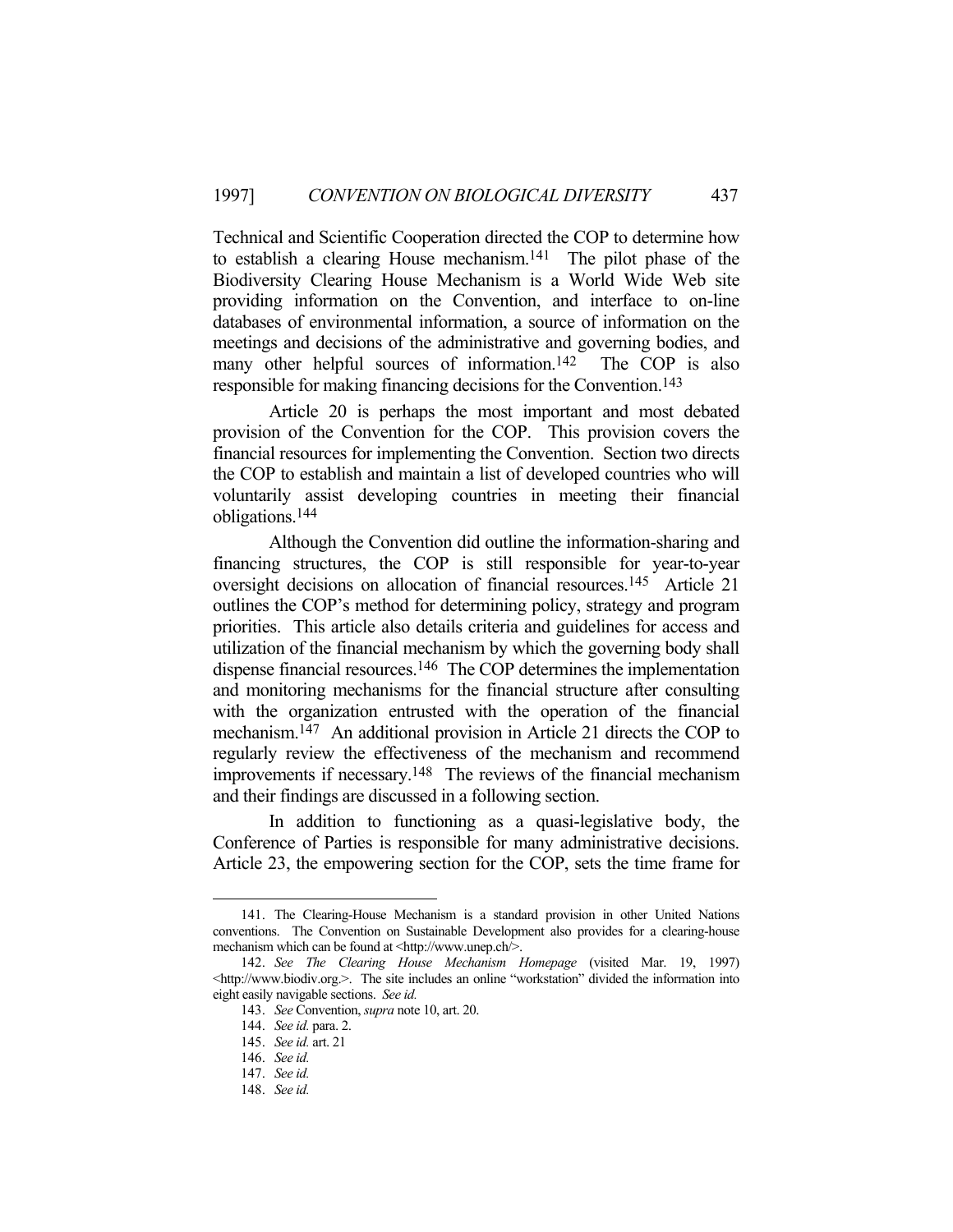the first formal COP meeting and provides for the scheduling of subsequent regular and extra COP meetings.<sup>149</sup> This article also directs the creation and modification of procedural rules and financial rules for Secretariat funding.<sup>150</sup> The article further mandates presentation and adoption of inter-COP meeting budgets.151

 The COP powers include creation of an administrative body responsible for facilitating the global cooperative goals of the treaty.152 This administrative body, the Secretariat, manages the day-to-day functioning of the Convention.<sup>153</sup> The Secretariat's duties include: arranging for and servicing meetings of the COP, performing any functions assigned by protocols added to the Convention, preparing reports on the execution of its duties and presenting them to the COP for review, coordinating with other international bodies, and entering into administrative and contractual agreements to further the goals of the Convention.154 The COP has the power to add to these duties when necessary to satisfy the Convention's goals.155

 The COP (alone, and through the actions of the Secretariat) has made progress on all five general directives, with varying degrees of success. Discussed in the section below are the COP's activities regarding information availability, review of the funding mechanism, administrative decisions, and additional non-categorized actions.

#### 1. Information Dispersal

 To facilitate rapid world wide access to the information collected by the Convention activities, the COP created a clearinghouse. The Clearing-House Mechanism recently concluded its pilot year with significant success.<sup>156</sup> At its inception, the pilot project incorporated

 <sup>149.</sup> *See id*. art. 23.

 <sup>150.</sup> *See id*.

 <sup>151.</sup> *See id.* Article 23 also demands review of implementation of the Convention, including the form and interval for information transmission, review of all scientific, technical and technological advice submitted by members, consideration and adoption of protocols in furtherance of the Convention (Article 28), consideration and adoption of amendments (Articles 29, 30), consideration of amendments and annexes to protocols, adoption of annexes to the Convention (Article 30), and establishing subsidiary bodies to provide needed assistance.

 <sup>152.</sup> *See id.* arts. 23, 24.

 <sup>153.</sup> *See id.* art. 24.

 <sup>154.</sup> *See id.*

 <sup>155.</sup> *See id.* art. 24(1)(e).

 <sup>156.</sup> As suggested at the second Conference of the parties, the COP planned the pilot program phase from January to September 1996, with a review planned for the third COP meeting. The pilot phase concluded in November 1996. *See Operation of the Clearing-House Mechanism to Promote and Facilitate Technical and Scientific Co-Operation*. Conference of the Parties to the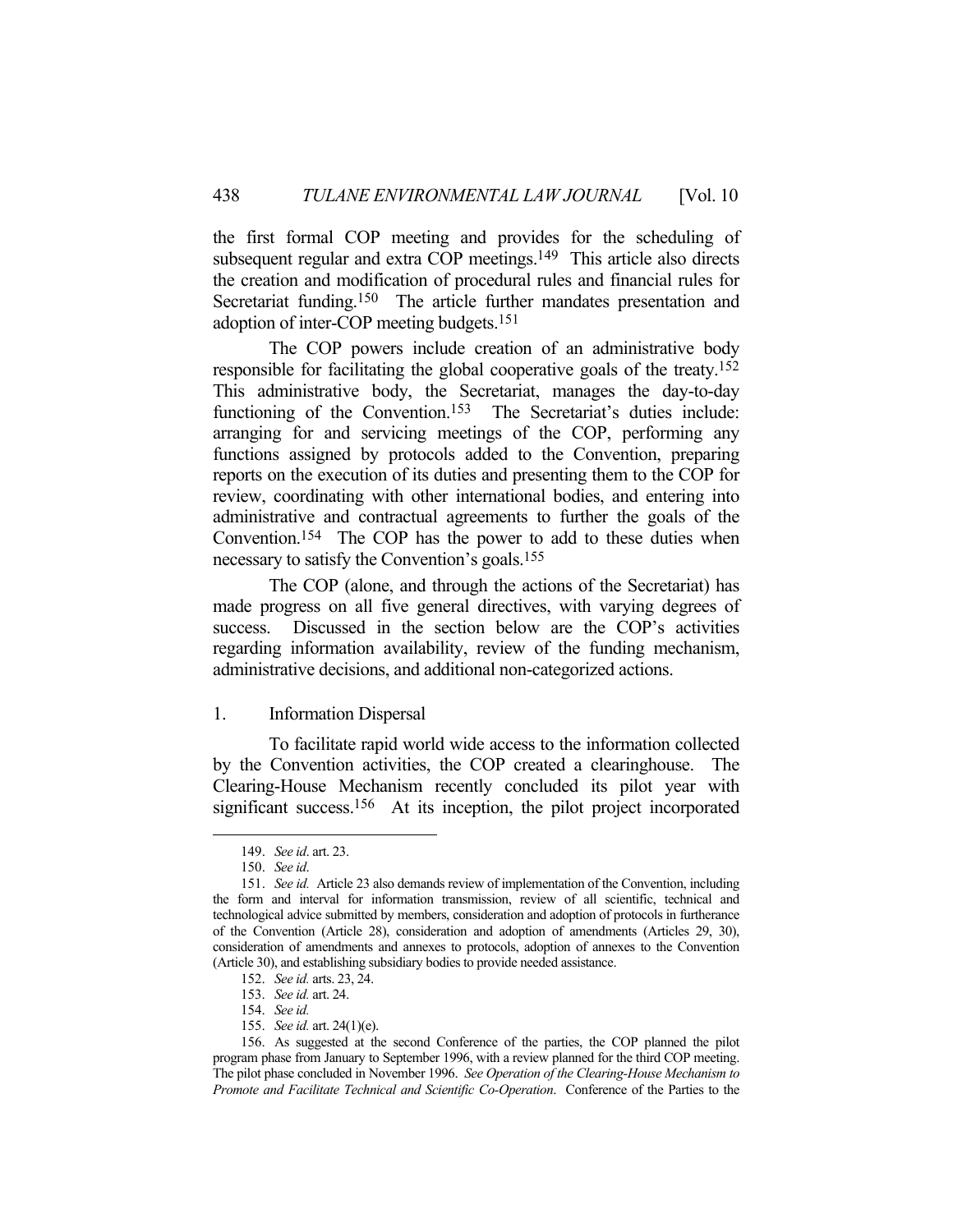eight directives from the COP.157 Chief among these directives were desires to develop national capabilities to take advantage of the information available, respond to demands, avoid duplication of effort, maximize efficiency, and minimize cost.<sup>158</sup> The Secretariat was able to facilitate the functioning of the Clearing-House by contacting several partners, including the World Conservation Monitoring Centre (WCMC), the Commission of the European Communities, Australia, Brazil, Canada and Germany.159

 The first phase of the Clearing-House Mechanism, a dedicated site on the World Wide Web, is complete.160 In addition, a second site at the UNEP provides many of the documents that are available through the Clearing-House Mechanism, allowing redundancy of data transfer to ease connection and transmission demands.161 The Biodiversity Clearing-House site takes advantage of the most modern technology, utilizing selfindexing scripts and a powerful search engine allowing term searches in multiple fields. The most remarkable element of the site is the availability of a "question and answer service" staffed by a panel of environmental experts.162

 In addition to the functionality of the Clearing-House Mechanism, the Secretary has made information-sharing arrangements with other major international agreements<sup>163</sup> to spread the available information as quickly and broadly as possible.164 At the third COP meeting, The Executive Secretary of the Convention presented recommendations on the collection and sharing directives, discussing the Clearing-House, the proposed Biological Conservation Information

Convention on Biological Diversity, 3d mtg., para. 4, U.N. Doc. UNEP/CBD/COP/3/4. (Sept. 18, 1996), *also available at* <http://www.iisd.ca/linkages/biodiv/cop3/3\_4\_final.htm> [hereinafter *Clearing-House Mechanism*].

 <sup>157.</sup> *See id.* § 1, 2.

 <sup>158.</sup> *See id.* § 7.

 <sup>159.</sup> *See id*. para. 9.

<sup>160.</sup> *See id.* para. 22. The Convention Clearing-House is available at <www.biodiv.org/>.

 <sup>161.</sup> *See UNEP Home Page* (visited Mar. 18, 1997) <www.unep.ch/biodiv.html>.

 <sup>162.</sup> The Internet site allows rapid access to materials. The access speed will vary with the speed of the user's connection to an Internet service provider. The information gathered in this comment arrived by way of either the Tulane University connection to a fiber optic communications line or a 28.800 baud rate modem connected to a home telephone line.

 <sup>163.</sup> *See Consideration of Articles 6 and 8, supra* note 84, paras. 13-15.

 <sup>164.</sup> The Convention on Biological Diversity Clearinghouse now has cooperative plans for the transfer of articles and papers with the clearinghouses of the Ramsar Convention (waterfowl habitat), the Convention on International Trade in Endangered Species of Wild Fauna and Flora (CITES), and the Jakarta Mandate on Marine and Coastal Biological Diversity and the Convention on the Conservation of Migratory Species of Wild Animals (the Bonn Convention). *See id.* paras. 22, 26.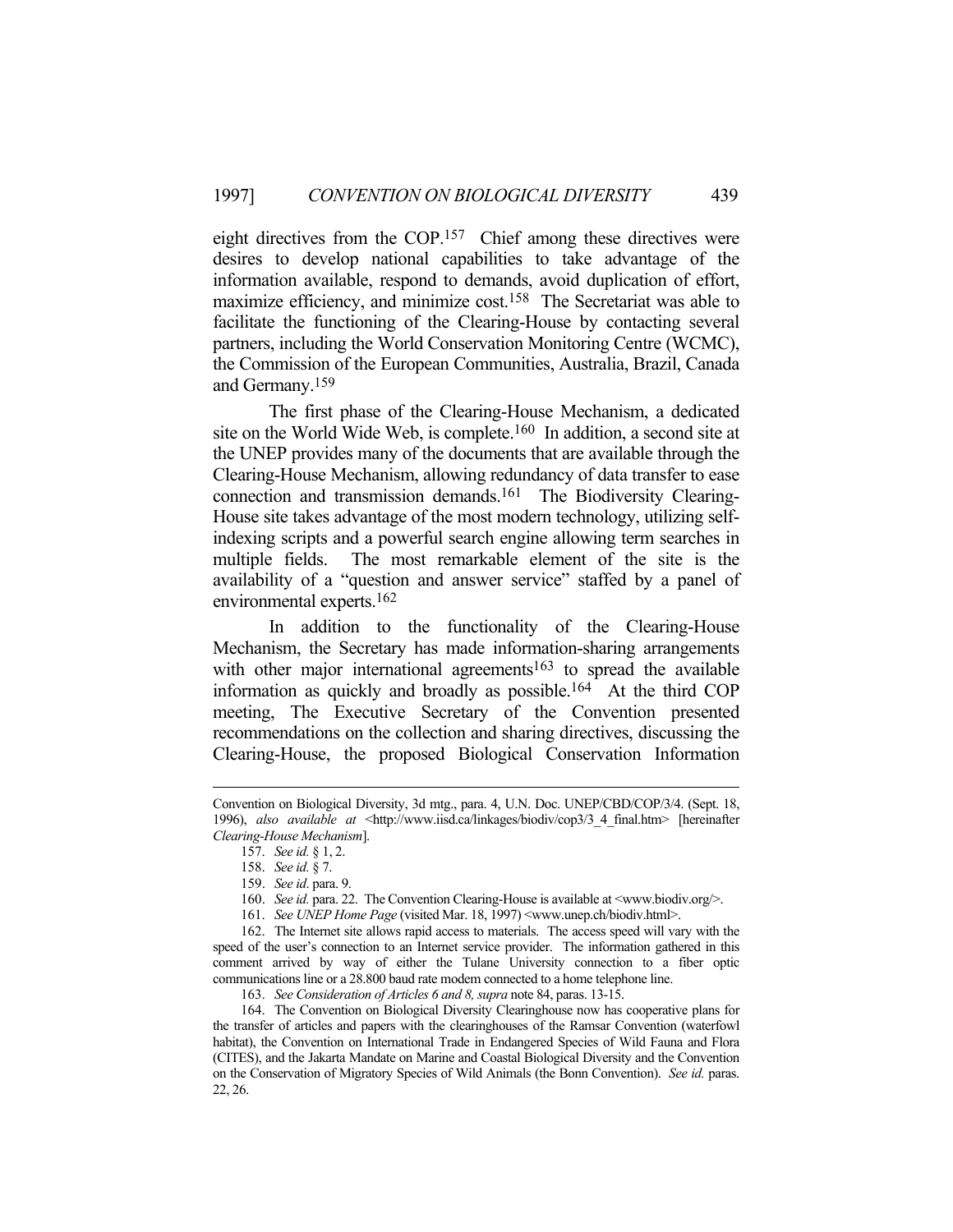System (BCIS), and possible duplication of efforts with other organizations.165 Steps suggested in the Secretary's recommendations include a concerted effort at non-electronic publication of information.166

 Future goals include workshops designed for parties without current Internet access to determine non-network methods for spreading the information collected.<sup>167</sup> A newsletter is also a tentative nonelectronic proposal for information presentation, which would include "new technologies, methodologies and national experiences."168

 Lastly, the Executive Secretary announced the creation of a Clearing-House  $log<sub>0</sub>$ .<sup>169</sup> The logo is to be used by member nations on their national information dispersal sites which will link with the Convention Clearing-House.170 The Secretary pointed out that the logo would allow easy identification of sites and sources affiliated with the Clearing-House.171

 One of the oversights that should concern developing nations is the lack of advancement of information dispersal by non-electronic means. While the Executive Secretary cautioned the body to further develop non-electronic access to the Clearing-House information in the report on implementation of Articles 6 and 8, many of the other documents produced as guidance for future action overlook the information access completely.172 Developing nations without sufficient food, shelter and clean water are not likely to spend limited financial resources on Internet infrastructure necessary for connection to the Clearing- House information site. Additional consideration is needed in this area to enable the Convention to succeed.

2. Financial Mechanism

 Initially, the Convention parties accepted the Global Environment Fund (GEF) as an interim funding mechanism for the Convention's goals and objectives with a decision on adoption of a permanent mechanism to

 <sup>165.</sup> *See id.*

 <sup>166.</sup> *See id.* para. 30.

 <sup>167.</sup> *See Clearing-House Mechanism, supra* note 156, para. 32.

 <sup>168.</sup> *Id.* para. 34.

 <sup>169.</sup> *See id*. para. 39.

 <sup>170.</sup> *See id*.

 <sup>171.</sup> *See id.*

 <sup>172.</sup> *See Consideration of Articles 6 and 8, supra* note 84, para. 30.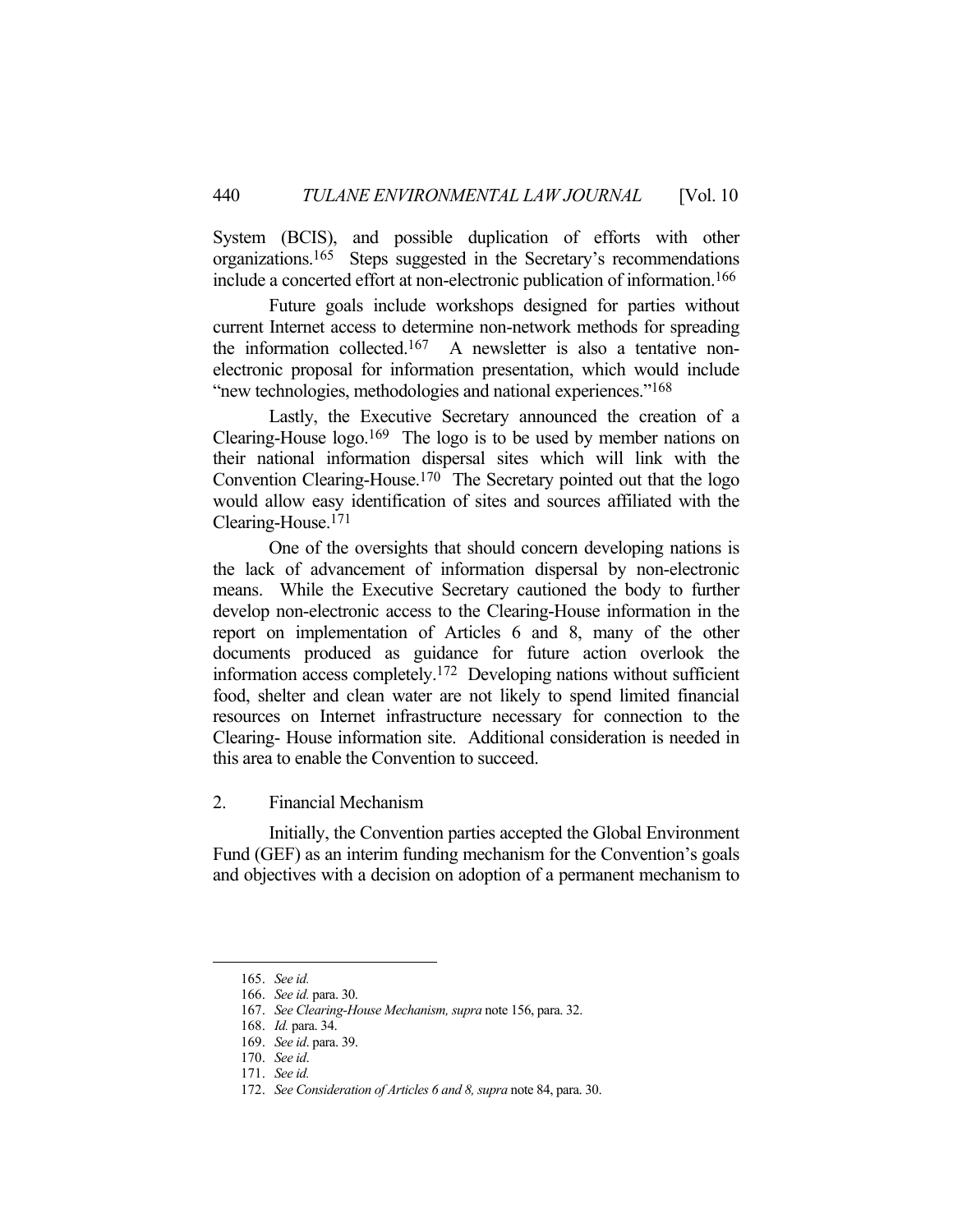come later.173 Two additional COP meetings have passed and no consensus as to proper funding structures has been reached.174 The most recent progress report by the GEF outlined in minute detail the steps taken to advance the Convention's objectives.175

 This report categorized progress on the major GEF programs into three distinct spheres: operational programs encompassing long-term measures, enabling activities and short-term response measures.<sup>176</sup> By establishing categories, the GEF can create a hierarchy of requirements for each level of project proposal submitted under the objectives of one of the three spheres. All programs funded by the GEF entail "operational programs encompassing long-term measures . . . enabling activities . . . and short-term response measures."177 The GEF report outlined the definition and categorization of such operational programs, identifying four initial program sectors of arid and semi-arid terrestrial systems, water-based systems including marshland and marine areas, forest systems, and mountain systems.<sup>178</sup>

 Within the above categorizations, the GEF administered grant programs with impressive amounts of funding.179 The report to the third COP alone lists GEF-financed projects totaling \$3.926 million dollars in countries ranging from Argentina to Zaire.180 An estimated forty additional projects are expected in the 1997 funding year to allow all member nations to meet their requirements under the Convention.<sup>181</sup>

 In addition to grant funds, the GEF recently announced a pilot loan program to help small and mid-sized companies in developing countries preserve native biodiversity through several innovative

 <sup>173.</sup> *See GEF Draft Report, supra* note 136, para. 30. The GEF is a financial body administered by the United Nations Environment Program, the United Nations Development Program, and the World Bank.

 <sup>173.</sup> *See id.*

 <sup>174.</sup> *See id.*

 <sup>175.</sup> In the pages of appendices that followed, the listings of projects funded and planned covered nearly every continent. *See id.*

 <sup>176.</sup> *See id.* para. 8.

 <sup>177.</sup> *Id.*

 <sup>178.</sup> *See id.* para. 10.

 <sup>179.</sup> *See id.* para 15.

 <sup>180.</sup> Argentina received \$289,000 for a general biodiversity conservation project; Zaire, in cooperation with Uganda, received US\$25,000 to implement a Survival Plan for the Northern White Rhinoceros. *See id.* Annex A (List of Biodiversity Project Preparation Financing (Approved from July 1995 to July 1996)).

 <sup>181.</sup> The projects include providing reports to the Convention on progress toward national conservation plans. Annex B to the report lists the entire schedule of funding for the 1996 funding cycle. The report lists and outlines the progress taken toward meeting each of the COP directives from the second COP meeting. *See id.* § V.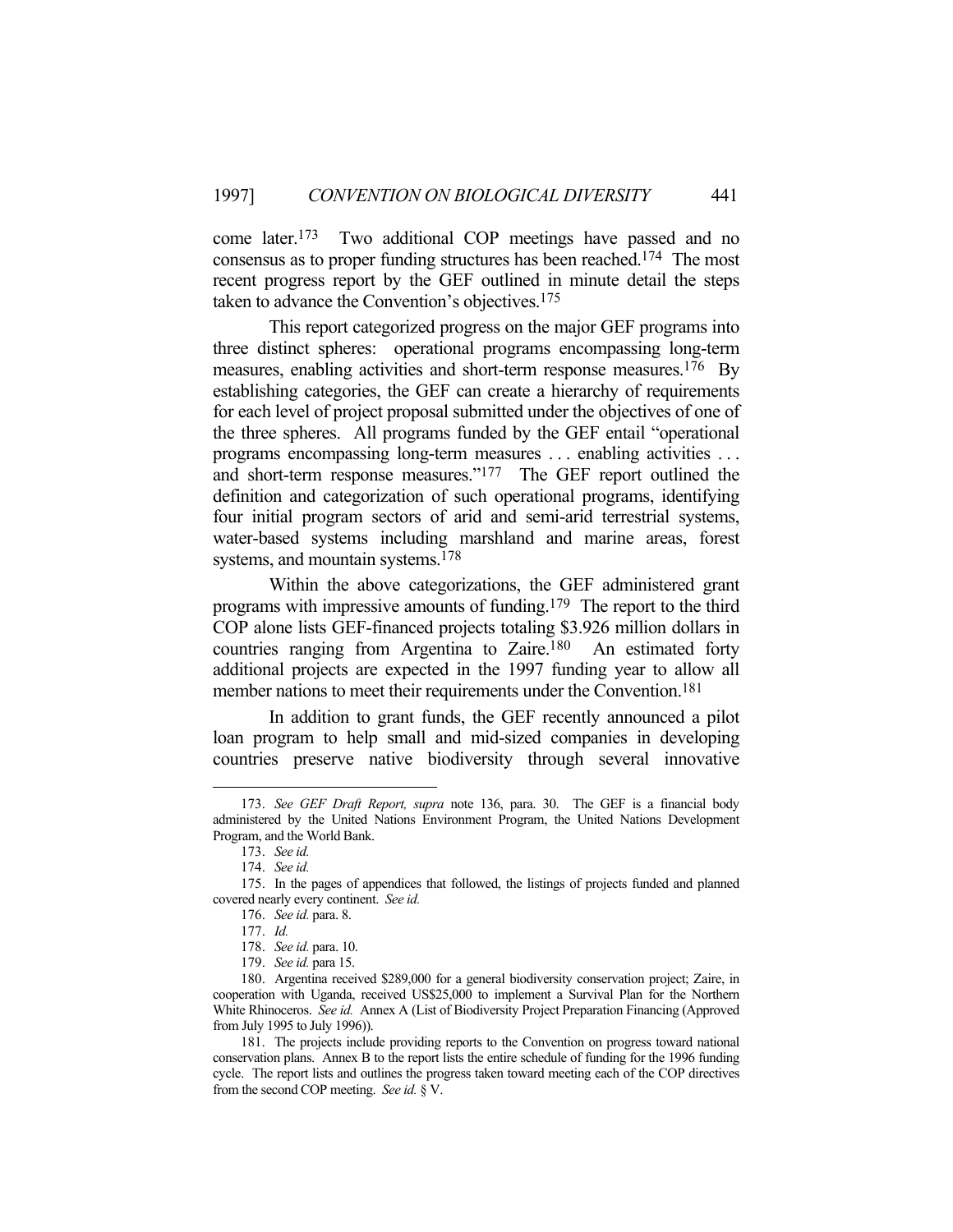projects.182 The pilot program offers long term, low interest loans to Poland, Egypt, Papua New Guinea and Costa Rica, totaling \$2.9 million dollars.183 Companies in these four countries have pledged to proceed with planned activities in a manner that reinforces the belief that private sector projects need not be at odds with environmental protection.<sup>184</sup>

 The COP planned a comprehensive review of the GEF funding mechanism for biodiversity projects for their fourth meeting in October 1997.185 Because 1997 will mark the first year national reports will be presented on the reach of implementation programs funded by GEF endowments, this fourth meeting should provide a more accurate benchmark by which to determine the success of the GEF. Until the comprehensive reports are complete, little can be done to evaluate the success or failure of project funding so that more adequate guidelines can be developed for future funding cycles.

## 3. Administrative Functions

 As an initial matter, the COP reached working agreements for administrative matters at their first meeting in November, 1994. 186 The subsequent meetings have solidified and refined those initial decisions, demonstrating the member countries' consensus on how the Convention should function. Procedural rules promulgated at that initial meeting retain the same language with one exception: paragraph one of Rule 40.187 This debated section outlines the method for reaching decisions on matters before the COP.188 The difference of opinion stems from the determination of how the funding mechanism decisions shall be reached when parties are not in agreement, whether by consensus or by a two-

 <sup>182.</sup> *See Joint IFC-GEF Funding Program Focuses on Involving SMEs in Developing Countries*, Int'l Envtl. Rep. (BNA) No. 20, at 883 (Oct. 2, 1996).

 <sup>183.</sup> *See id.*

 <sup>184.</sup> *See id.*

 <sup>185.</sup> *See Financial Resources and Mechanism*, Conference of the Parties to the Convention on Biological Diversity, 3d mtg., para. 4, U.N. Doc. UNEP/CBD/CP/3/6 (Sept. 22, 1996), *also available at* <http://www.iisd.ca/linkages/biodiv/cop3/3\_6\_vfinal.htm7.>.

 <sup>186.</sup> Information on the decisions reached at the first COP meeting is available from the Convention's *Clearing-House Mechanism* (visited Mar. 18, 1997) <http://www.unep.ch/ biodiv.html>.

 <sup>187.</sup> *See Pending Issues Arising From the Work of the Second Meeting of the Conference of the Parties*, Conference of the Parties to the Convention on Biological Diversity, 3d. mtg., para. 2, U.N. Doc. UNEP/CBD/COP/3/2 (Sept. 20, 1996) (referencing rules of procedure adopted at the first COP in decision I/1 Annex), *also available at* <http://www.iisd.ca/linkages/biodiv/ cop3/cop3\_2\_vfinal.htm>.

 <sup>188.</sup> *See id.*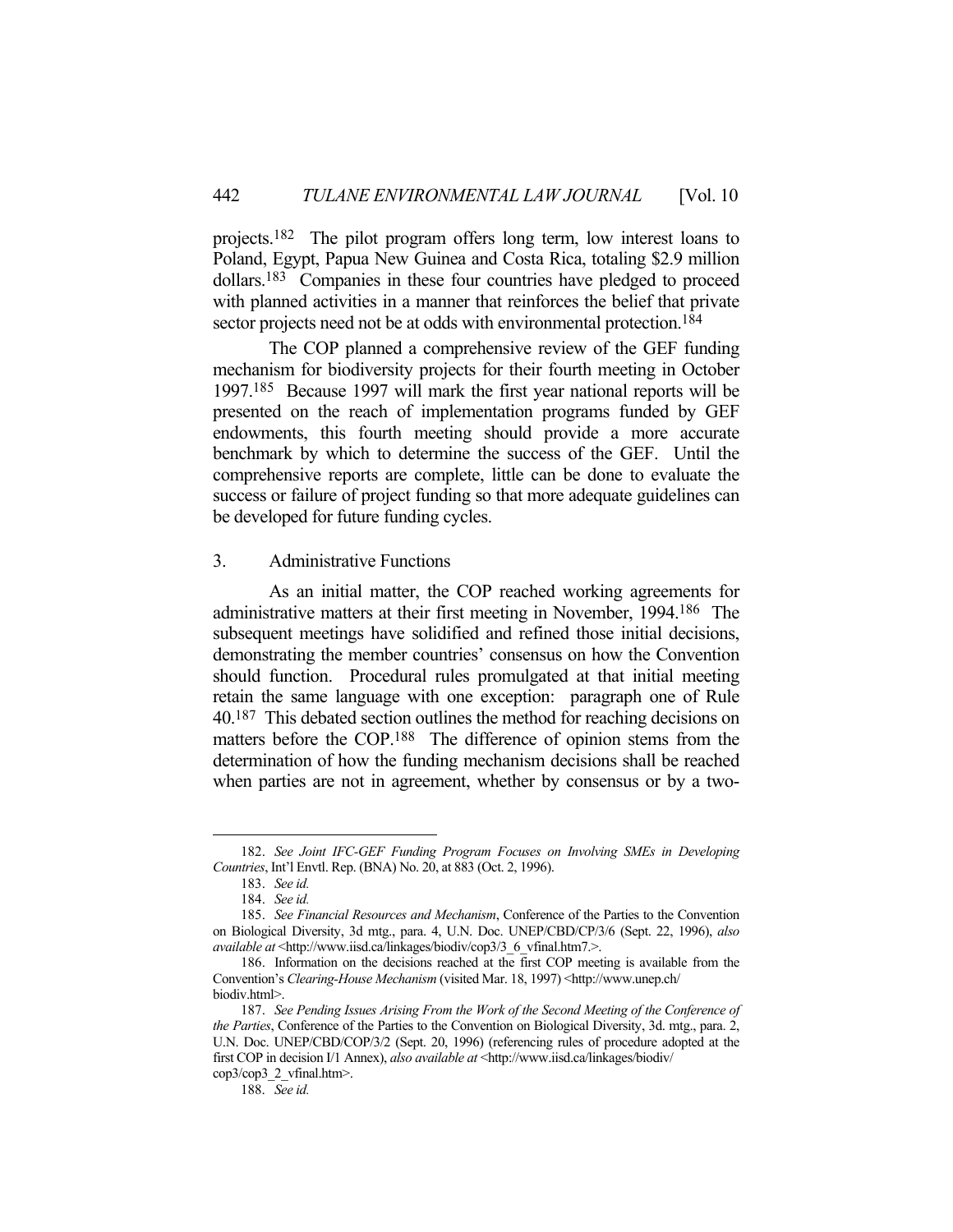thirds majority vote.189 This paragraph remained an issue of contention through the second meeting of the party members in Jakarta, Indonesia, in November 1995 and was tabled until the third COP meeting in Buenos Aires, Argentina, in November 1996.190 The issue was still pending on the agenda for the third meeting of the COP.191

 The most significant development regarding the COP's supervision of the Secretariat is the opening of the new permanent Headquarters Offices in Montreal, Canada.<sup>192</sup> Although four countries originally offered to host the offices (Switzerland, Spain, Kenya, and Canada), Canada received the majority of votes.193 The Canadian agreement included rent-free office space in the World Trade Center, telecommunications services and convention facilities.194 A staff of more than twenty professionals will support the functions of the Secretariat and the Convention, and will service the needs of the more than 140 member governments and organizations.<sup>195</sup>

## 4. Additional Advancements

 The Executive Secretary, in an effort to guide nations in developing biological diversity assessment programs, has recently elaborated on certain terms used in Convention.196 The explanation of terms and definitions includes the following terms; ecospheres, endemic species, social and cultural components to ecosystems, and economic importance.197 In addition, the Executive Secretary outlined what activities may threaten the goals of the Convention.198 Such threats include pollution, habitat reduction, over harvesting, invasive species, climate change, and human actions.199 Chief among such human actions

 <sup>189.</sup> *See id.*

 <sup>190.</sup> *See id.*

 <sup>191.</sup> *See id.*

 <sup>192.</sup> *See Montreal Elected to Host Biodiversity Secretariat*, ASIAN POLITICAL NEWS, Nov. 20, 1995, *available in* LEXIS, News Lib. Curnws File [hereinafter *Montreal Elected*].

<sup>193.</sup> *See Biodiversity Vote on Secretariat Set for November 13*, ASIAN POLITICAL NEWS, Nov. 13, 1995, *available in* LEXIS, News Lib., Curnws File [hereinafter *Biodiversity Vote*].

 <sup>194.</sup> *See Montreal Elected, supra* note 192.

 <sup>195.</sup> *Biodiversity Secretariat Open for Business in Montreal,* UNEP Press Release, Feb. 1996.

 <sup>196.</sup> *See Options for Implementing Article 7 of the Convention,* Conference of the Parties to the Convention on Biological Diversity, 3d mtg., § 2.1, U.N. Doc. UNEP/CBD/COP/3/12 (Sept. 15, 1996), *also available at* <http://www.iisd.ca/linkages/biodiv/cop3/cop3\_2\_vfinal.htm>.

 <sup>197.</sup> *See Consideration of Articles 6 and 8, supra* note 84, § 2.1.

 <sup>198.</sup> *See id.* § 3.3 (proximate threats).

 <sup>199.</sup> Additionally, the Executive Secretary lists twenty-one human actions that may contribute to the threats listed above. *See id.*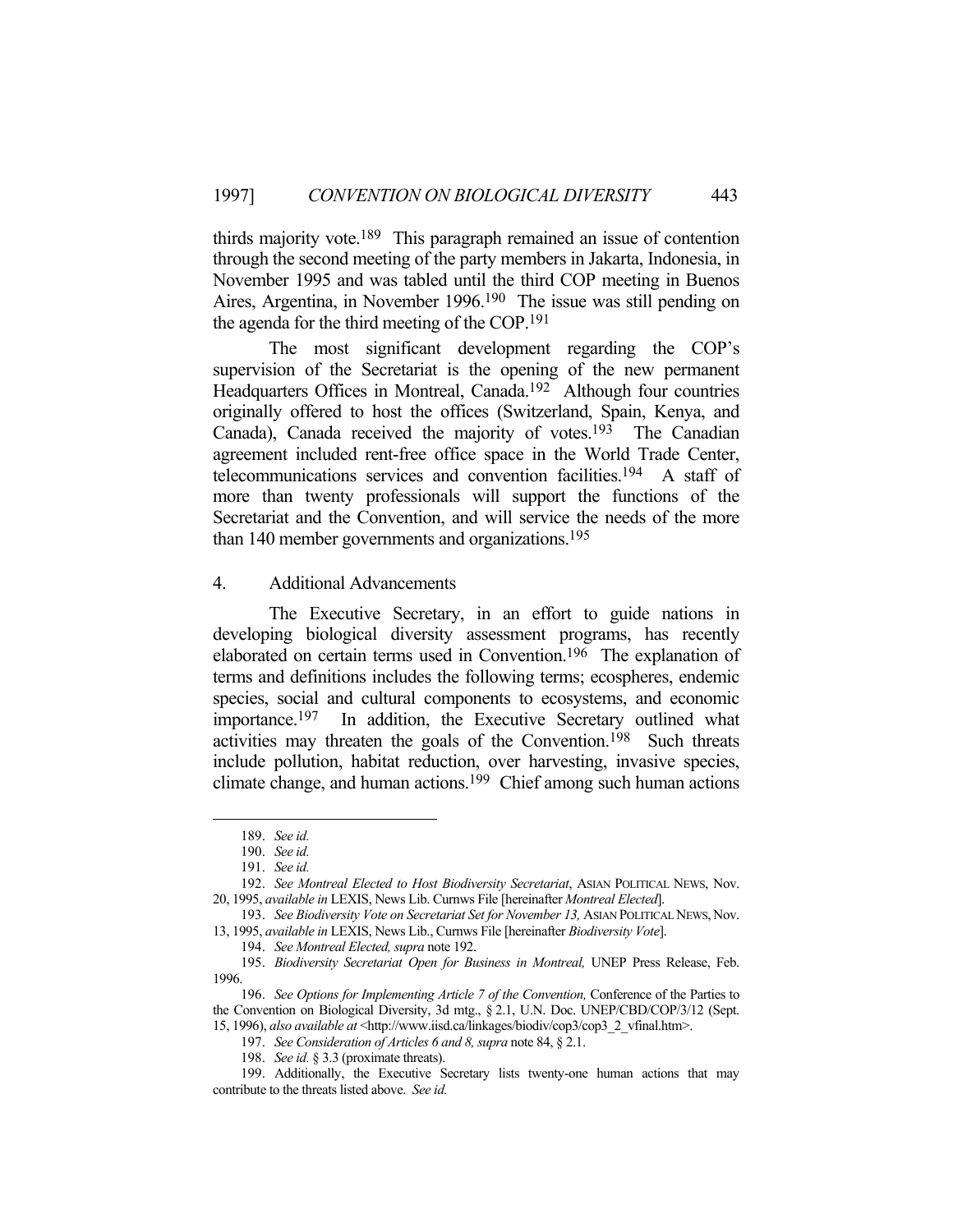are land mismanagement, population, cost-benefit inequity, cultural choices, misdirected economic policies and poor national policies.200

## V. CONCLUSION

 In the past five years, the Convention on Biological Diversity has been procedurally successful by investigating, outlining and researching many aspects of biodiversity problems. Substantively, however, the Convention has accomplished little because of fundamental divisions between countries on intellectual property rights, biosafety issues and funding implementation.

 In its 1997 State of the World Report, released in January 1997, the Worldwatch Institute urged the world's top eight "environmental heavyweights<sup>"201</sup> to organize a yearly meeting to discuss how best to achieve the Rio objectives, including satisfying requirements of the Biodiversity Convention.<sup>202</sup> In addition, Worldwatch criticized many nations for not fulfilling pledges to the GEF, whose budget has declined from \$322 million in 1992, to \$315 million in 1996.203 The World Bank did not escape without comment, either. Worldwatch chided the bank for its hypocritical funding activities, noting that it continued to provide large sums for projects contributing to the destruction of ecologically endangered areas while funding biological diversity initiatives at the same time.204

 Without more progress in the funding and intellectual property regimes, this Convention is only a comprehensive restatement of the problem and a dream for the future. Support only counts if it is upheld with funding and the commitment of technology transfer.<sup>205</sup> With compromise, however, the major stumbling blocks can be overcome. The compromises will only be reached if countries trust one another to

 <sup>200.</sup> *See id.*

 <sup>201.</sup> The top eight "heavyweights" are Brazil, China, Germany, India, Indonesia, Japan, Russia, and the United States. *See Environment: Five Years Later, Rio Summit's Results Fall Short,* IPS, Jan. 6, 1997, *available in* LEXIS, News Lib., Curnws File.

 <sup>202.</sup> Of these "heavyweights," only the United States has yet to ratify the Convention. *See id.*

 <sup>203.</sup> *See* Vicky Allen, *Earth's Symptoms Worsen Since Rio Summit*, REUTERS EURO. COMM. REP.,Jan. 12, 1997, *available in* LEXIS, News Lib., Curnws File.

 <sup>204.</sup> *See Worldwatch Institute: State of the World Report Deplores Lack of Progress Since RIO*, EUR.ENVT.,Jan. 28, 1997, *available in* LEXIS, News Lib., Curnws file.

 <sup>205.</sup> Technology transfer is a key stumbling block because the developing countries, where most of the biological resources originate, need to be able to sustainably use their resources. Transferring technology can preserve diversity, thereby reducing the risks of extinction through unwise use of biological resources.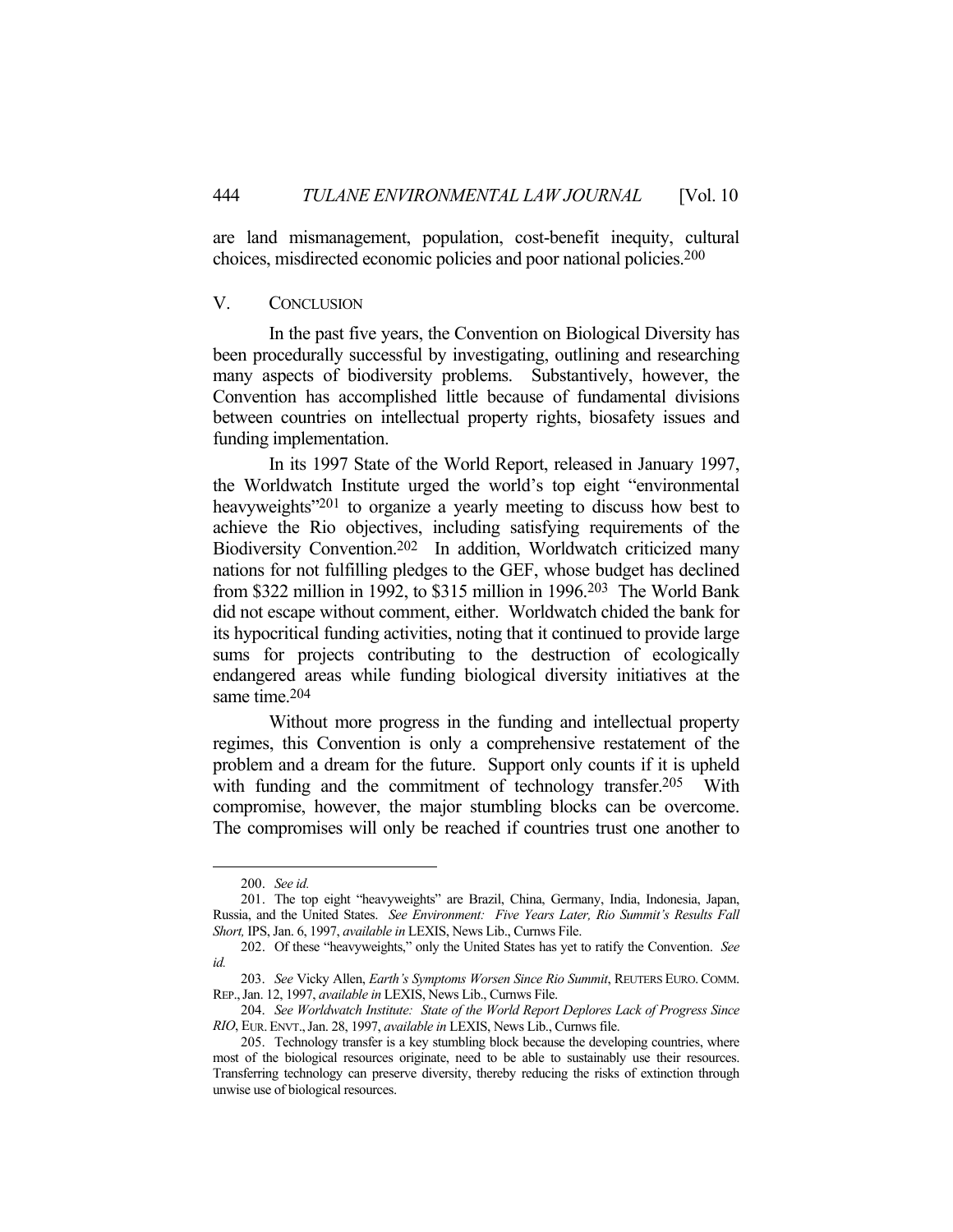meet their obligations—a difficult task considering the widening gap between lesser developed and developed countries.

 To fulfill the goals of the Convention, work must be achieved in two separate spheres: restoration and preservation. In a speech before the first Forum of the Andean and Amazonian countries on Biodiversity in July of last year, Jose Mogollon, the Colombian Minister of Environment, addressed the causes of biodiversity loss and stressed the need to increase achievements in two areas:206 "[t]o defend biodiversity we must work on two great fronts: the achieving of sustainable development and the restoration of the already-degraded environment."207

 Minister Mogollon's statement should be a call to arms for all nations interested in the preservation of biological diversity. Restoring areas where diversity has been damaged is futile without commensurate accomplishments in biodiverse areas under current attack. The outcome must be a net gain in the areas protected, not merely a shifting of the burden from one area to another. The comprehensive national plans due at the third COP will hopefully shed light on the complex dilemma of developed countries' unsustainable use of biological diversity in developing countries. Hopefully, 1997 will be the year the nations of the world realize that environmental preservation goals are not inconsistent with growth and development. They are simply more difficult to incorporate.

 In a recent report on the state of the United Nations, the Executive Secretary of the Conference on Biodiversity stated that 1997 is the year the Conference will transform from a planning document to an active plan, reaching local, national and international levels.208 The Secretary's statements are encouraging, and hopes are high that the first progress reports by the Conference Parties, due in mid 1997, will fulfill the high expectations of its members. However, parties must move from promises to progress on the more difficult issues of technology transfer, indigenous rights and financial requirements. As stated superbly by Canaganayagan Suriyakumaran following his acceptance of the United Nations Environment Program (UNEP) Sasakawa Environmental Prize, "we have become experts in laying out the problem[,] but we have been

 <sup>206.</sup> *See Latin American Countries Must Unite on Protection of Biodiversity, Forum Told*, 19 Int'l Envtl. Rep. (BNA) No. 15, at 665 (July 24, 1996).

 <sup>207.</sup> *See id.*

 <sup>208.</sup> *See Thursday Highlights*, U.N. PACKAGE SECTION, FEDERAL NEWS SERV. Jan. 3, 1997, *available in* LEXIS, News Lib., Curnws File.